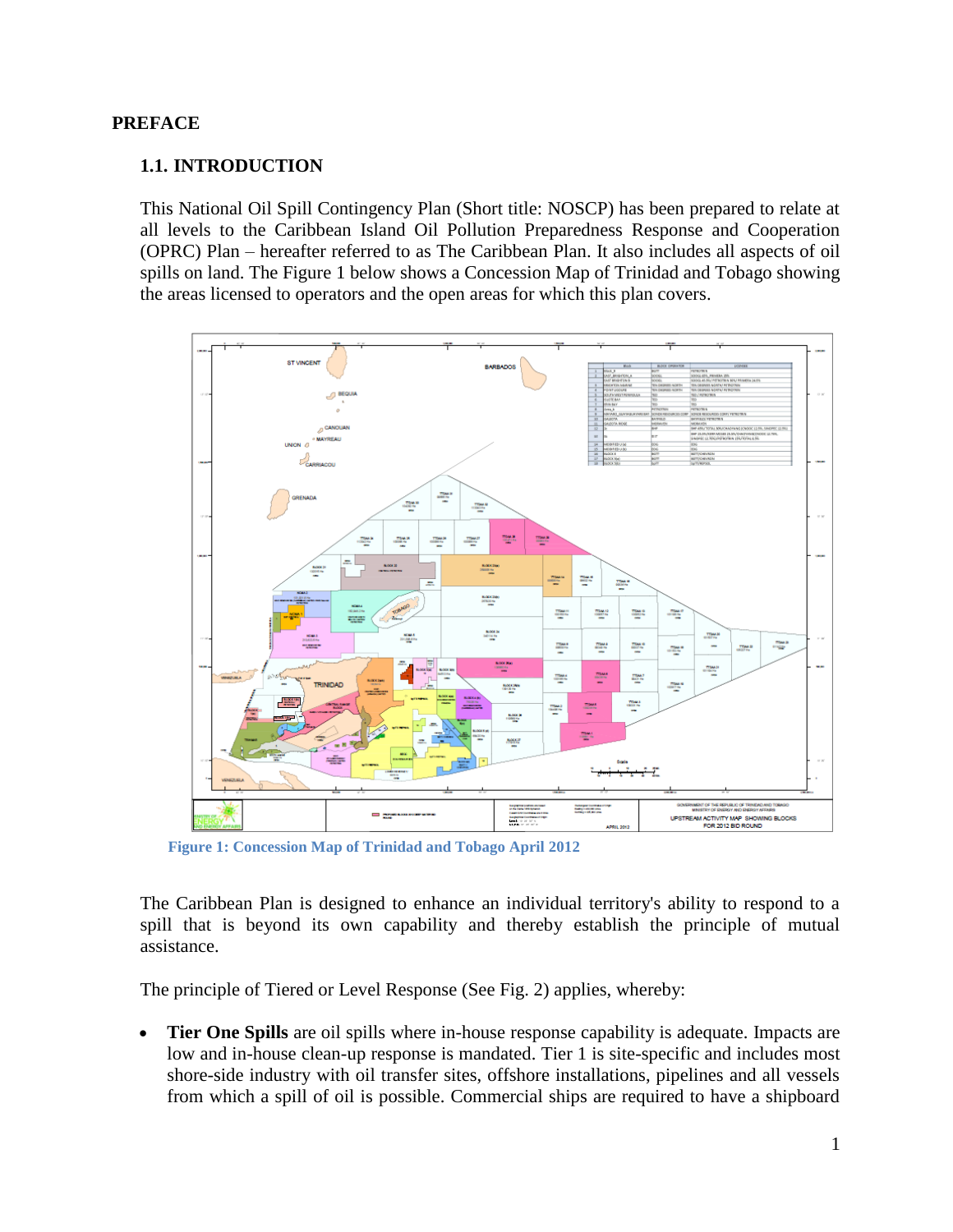oil pollution emergency plan (SOPEP). All operators are expected to be able to provide a full response to incidents on their sites.

- **Tier Two Spills** are small or medium-sized spills where significant impacts are possible and area or national support for adequate spill response is required. Inter alia oil and gas operators, oil and condensate-handling and transport facilities and vessels owners operating in Trinidad and Tobago's EEZ must maintain in addition to a Tier 1 clean-up response capacity, a Tier 2 response capability by subscription to a dedicated Tier 2 Oil Spill Response Organization (OSRO) resident in Trinidad and Tobago to handle spills that cannot be handled by in-house Tier 1 capabilities. The Tier 2 OSRO must be able to respond to a spill 24-hours a day, 7 days a week and must immediately mobilize upon notification of an oil spill.
- **Tier Three Spills** are normally large spills requiring substantial resources and support from regional or international oil spill co-operatives to mitigate effects perceived to be wide-reaching, i.e., of national or international significance. Oil and Gas operators that are in the business of oil and gas production and shipping of crude oil shall be required to obtain membership with a suitable Tier 3 oil spill equipment cooperative that can mobilize equipment into the country within at least 24 - 48 hours. The basis of operator plans for handling Tier 3 spills shall be based on the Worst Case Discharge as defined in the Glossary.



#### **Figure 2: Tiers Defined (Source: IPIECA)**

Tiers 1, 2 and 3 oil spill response capacity will be defined in terms of type of spill based on a risk assessment conducted or approved by the MEEA.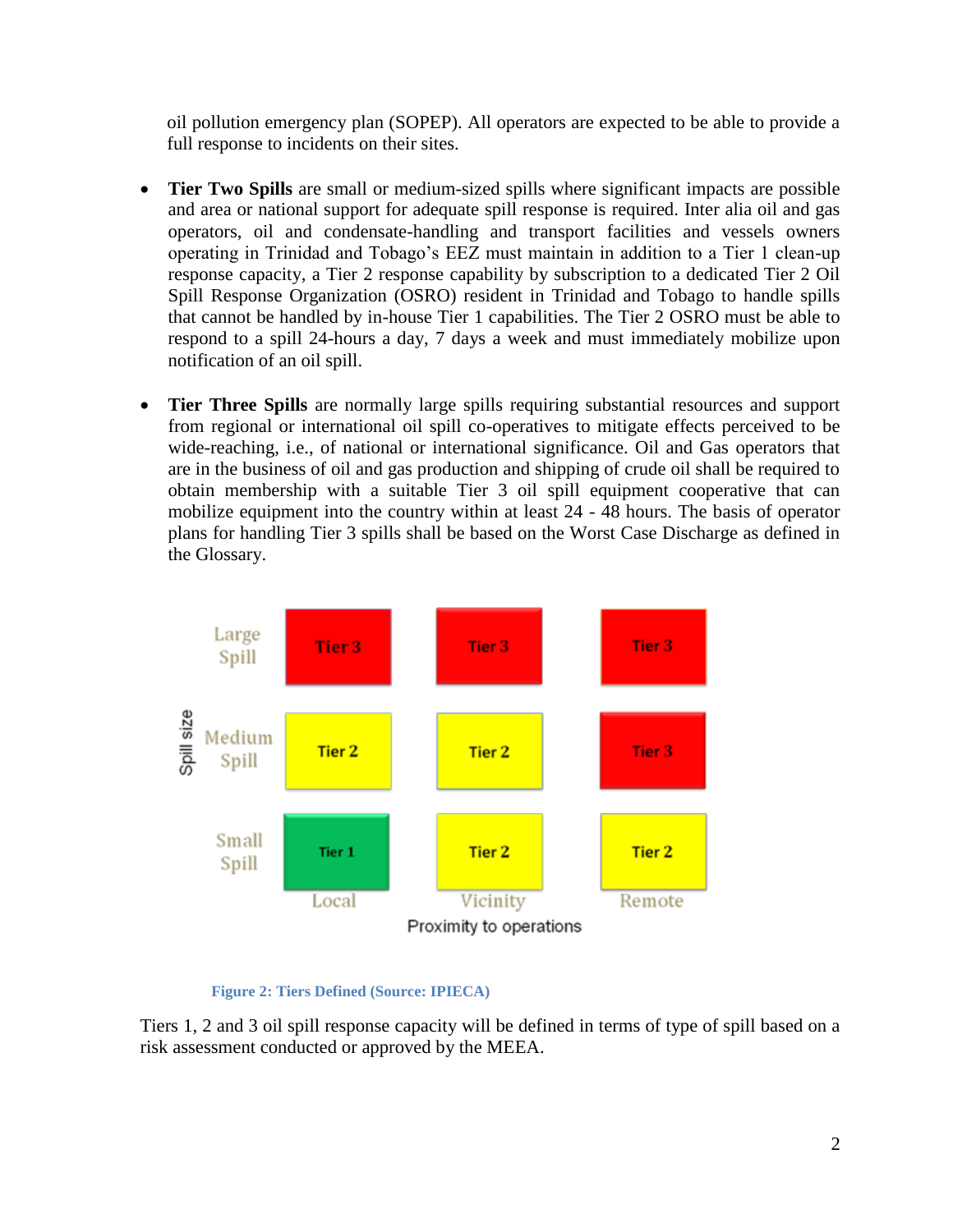The plan does not in any way relieve authorities and agencies of their day-to-day operational and environmental responsibilities within the areas of their jurisdiction. All oil and gas operators that fall with the brackets as per Table 1 will be required to possess or have immediate and unimpeded access to Tier 2 level equipment in Trinidad and Tobago at all times. In addition, all oil and gas operators must put arrangements in place to access Tier 3 level equipment mobilized within 24-48 hours of request.

Categories for size of spill shall be defined for marine pollution in Table 1 to order to indicate which entities are required to possess equipment, personnel and external arrangements, as a minimum, based on the potential spill size and also to assist in determination of the response mechanism and alerting procedures. **All operators must possess the ability to access in country equipment and personnel for handling a medium-sized spill.** This will be accomplished by a co-operative mechanism. Allowance will be made for the existence of more than one cooperative.

|                          | <b>Small Spill</b> | <b>Medium Spill</b>  | <b>Large Spill</b>                    |
|--------------------------|--------------------|----------------------|---------------------------------------|
| • Bunkering/Ship-to-ship | $\leq$ AMPD        | $>AMPD - 10\%$       | $10\%$ WCD $-$                        |
| <b>Transfers</b>         | (the lesser of 50) | <b>WCD</b>           | <b>WCD</b>                            |
| • Upsteam oil and gas    | bbls or AMPD)      | (the greater of 700) | $\left( >700 \text{ bbls or} \right)$ |
| operators                |                    | bbls or 10% WCD)     | $>10\%$ WCD                           |
| • Refineries, etc.       |                    |                      | whichever is                          |
|                          |                    |                      | greater)                              |

**Table 1: Production or Handling-based Oil Spill Size System for Minimum Equipment Planning** 

#### **1.2. PURPOSE AND OBJECTIVE**

The purpose of the contingency plan is to delineate responsibilities for the operational response to terrestrial and marine emergencies, which could result in oil spills and cause damage to Trinidad and Tobago's economy.

The central objective of all countermeasures operations will be to minimize the threat to human health and terrestrial and marine ecosystems *inter alia* seabirds, marine life, fisheries, ecologically sensitive zones, all beaches, forests, agriculture, inland water courses, water intakes, groundwater reservoirs as well as other economically relevant facilities and amenities at risk. Preservation of human life will be paramount to any decision-making process and response.

Procedures will be established that ensure local, national and regional co-operation involving contingency planning, prevention, control and clean-up. The National Plan will be the basis and guide for the development of all facility and terminal oil spill plans.

#### **1.3. SCOPE**

To ensure a timely and effective response to spills, or the threat of an oil spill, this Plan:

a) Establishes reporting, alerting and assessment systems;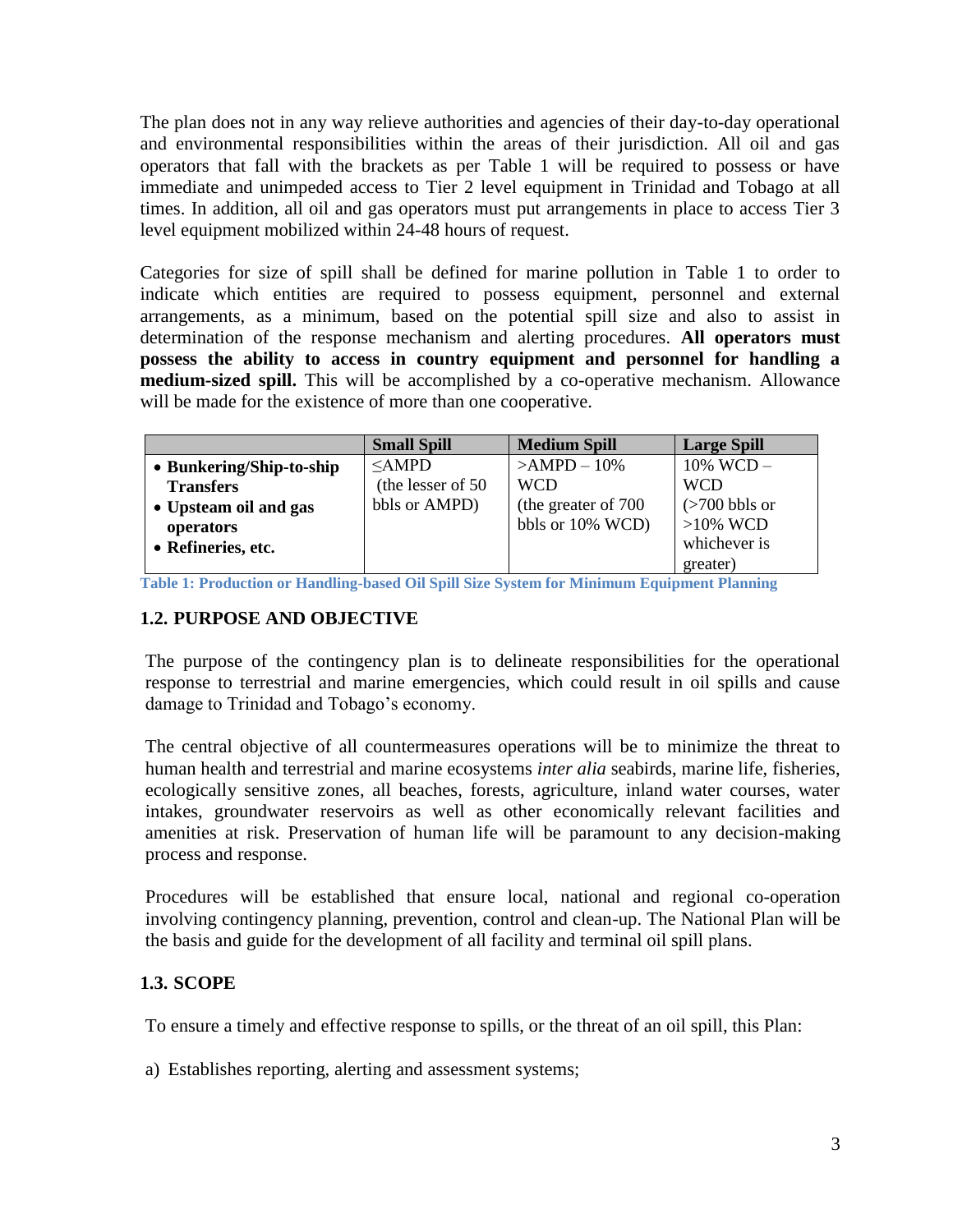- b) Identifies the chain of command and related responsibilities, including the competent national authority and the national oil spill response organization;
- c) Establishes an "Oil Spill" Records and Information Management System
- d) Establishes an incident reporting procedure;
- e) Identifies the size of spill which can be dealt with at the national level;
- f) Identifies high risk areas and likely sources of oil spills;
- g) Identifies ecologically sensitive zones, vulnerable resources at risk and priorities for protection;
- h) Identifies oil spill equipment, logistic support facilities and communication capabilities available within Trinidad and Tobago;
- i) Identifies external sources of expert advice and equipment and establishes procedures for contacting them and assisting in their entry and departure from Trinidad and Tobago;
- j) Establishes and maintains collaboration with experts in the field of oil spill planning and response
- k) Identifies Trinidad and Tobago's power of Intervention;
- l) Explains the problems to be faced with an oil spill and appropriate response techniques;
- m)Identifies storage facilities for recovered oil as well as disposal methods;
- n) Establishes a dispersant application policy and a list of approved dispersants.
- o) Establishes an in-situ burning policy.

This Plan addresses the geographical area bounded by the Exclusive Economic Zone including the coastal and territorial waters of Trinidad and Tobago. Its response management approach will also be effective for spills of oil or other deleterious petroleum products on land and in any aquatic environment inland.

#### **1.4. STATEMENT OF AUTHORITY**

The Ministry of Energy and Energy Affairs (MEEA) is authorized to regulate and manage spills caused by licensees according to the Petroleum Act and Regulations.

The Environmental Management Act, Chapter 35:05, authorizes the EMA or the designated environmental officers to enforce the law with management of the environment.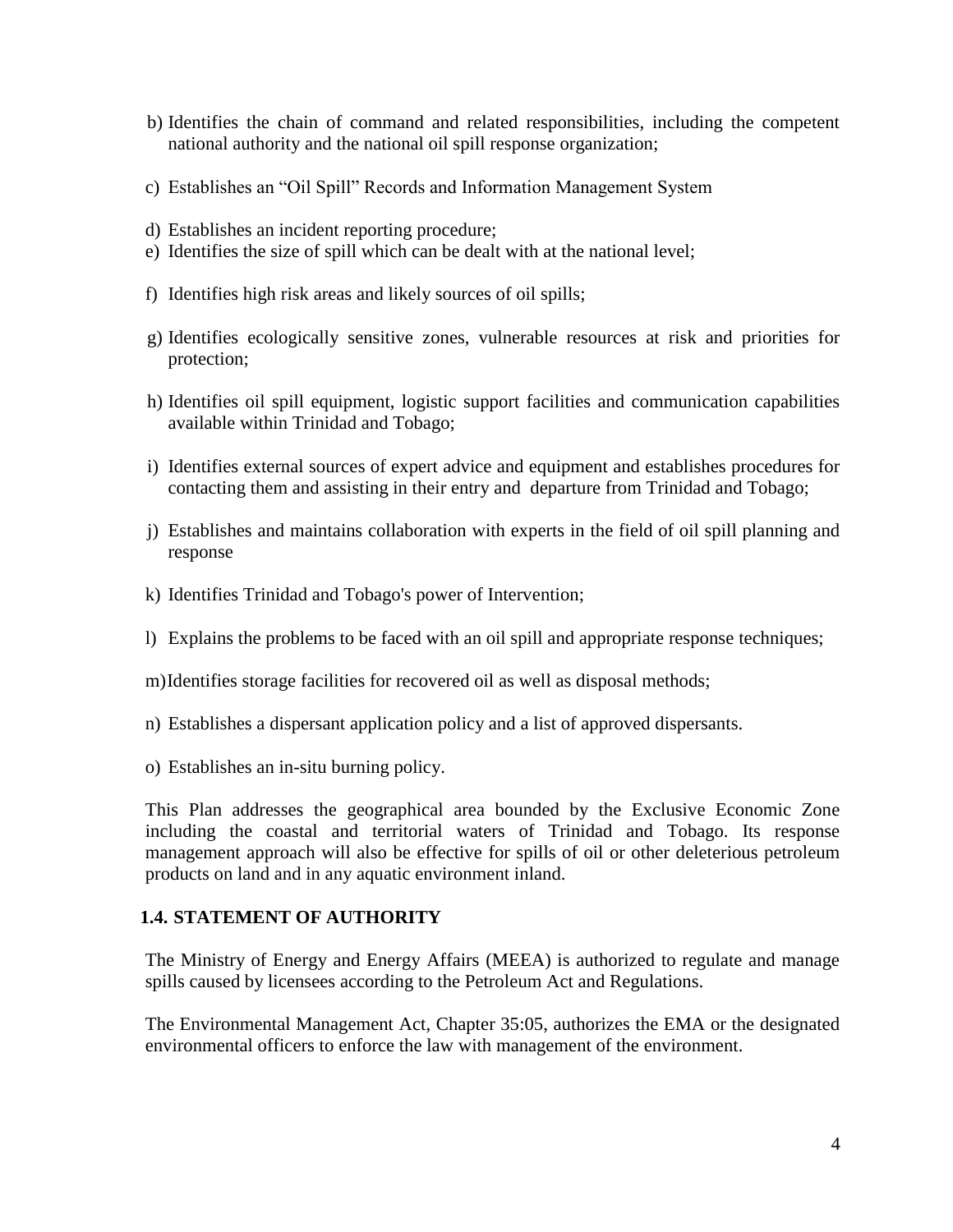The Territorial Sea Act and Archipelagic Water and EEZ Act are mechanisms to enforce the law with respect to enforcement by the Trinidad and Tobago Coast Guard, Customs, Fisheries Division, Police or Harbour Master within the EEZ of Trinidad and Tobago.

These and other laws under which participating agencies function in order to ensure that the land and marine areas are protected against oil pollution are as follows:

| Laws                                               | <b>Applicable Sections</b>                        |  |
|----------------------------------------------------|---------------------------------------------------|--|
| Oil Pollution of Territorial Waters Act 37:03 1951 | 3, 4                                              |  |
| The Territorial Sea Act 1969                       | 6A                                                |  |
| Continental Shelf Act 1969                         |                                                   |  |
| Petroleum Act 1969                                 | Part III, 29 (1) (h), (j)                         |  |
| Petroleum Regulation 1970                          | 42 (2) (c), (d), (i), (j), (k), (l), (m); 43 (r), |  |
|                                                    | (S)                                               |  |
| Disaster Measures Act 16:50 1978                   | 2, 3, 4                                           |  |
| Archipelagic Waters and Exclusive Economic Zone    | 28, 30, 32                                        |  |
| Act 1986                                           |                                                   |  |
| Environmental Management Act 35:05 2000 and        | 24, 25, 53, 55, 61 and 70(1) as it relates        |  |
| Applicable Rules – CEC Rules                       | to                                                |  |
|                                                    | As it relates to an industrial                    |  |
| OSH Act (as amended) 2004                          | establishment                                     |  |

**Table 2: Laws Applicable to Oil Spill Planning and Response**

There are also applicable policies that provide guidance and direction on emergency management, for instance:

| <b>Policies</b>                                                                          | <b>Applicable Sections</b>                                                                                                                                                                          |
|------------------------------------------------------------------------------------------|-----------------------------------------------------------------------------------------------------------------------------------------------------------------------------------------------------|
| National Environmental Policy                                                            | Section 4.8 (d) and Section 4.10                                                                                                                                                                    |
| <b>National Tourism Policy</b>                                                           | Permits required for access to particular sites                                                                                                                                                     |
| <b>National Biodiversity Strategy</b><br>and Action Plan 2001                            | Provide guidance on priorities for protection                                                                                                                                                       |
| National Policy and Programme<br>on Wetland Conservation for<br>Trinidad & Tobago (2002) | To manage the threats to wetlands and requires protection,<br>management and restoration of wetlands in order to sustain<br>and enhance their ecological and socio-economic values and<br>function. |

**Table 3: Laws Applicable to Oil Spill Planning and Response**

# **2. MITIGATION – MANAGEMENT STRUCTURE FOR NOSCP**

#### **2.1. LEAD AGENCY**

The Lead Agency is the organization in charge of initiating and receiving information directly from the Lead Agencies of other States and Territories. This organization is in charge of coordination between public institutions, private interests and international authorities for oil spills in Trinidad and Tobago.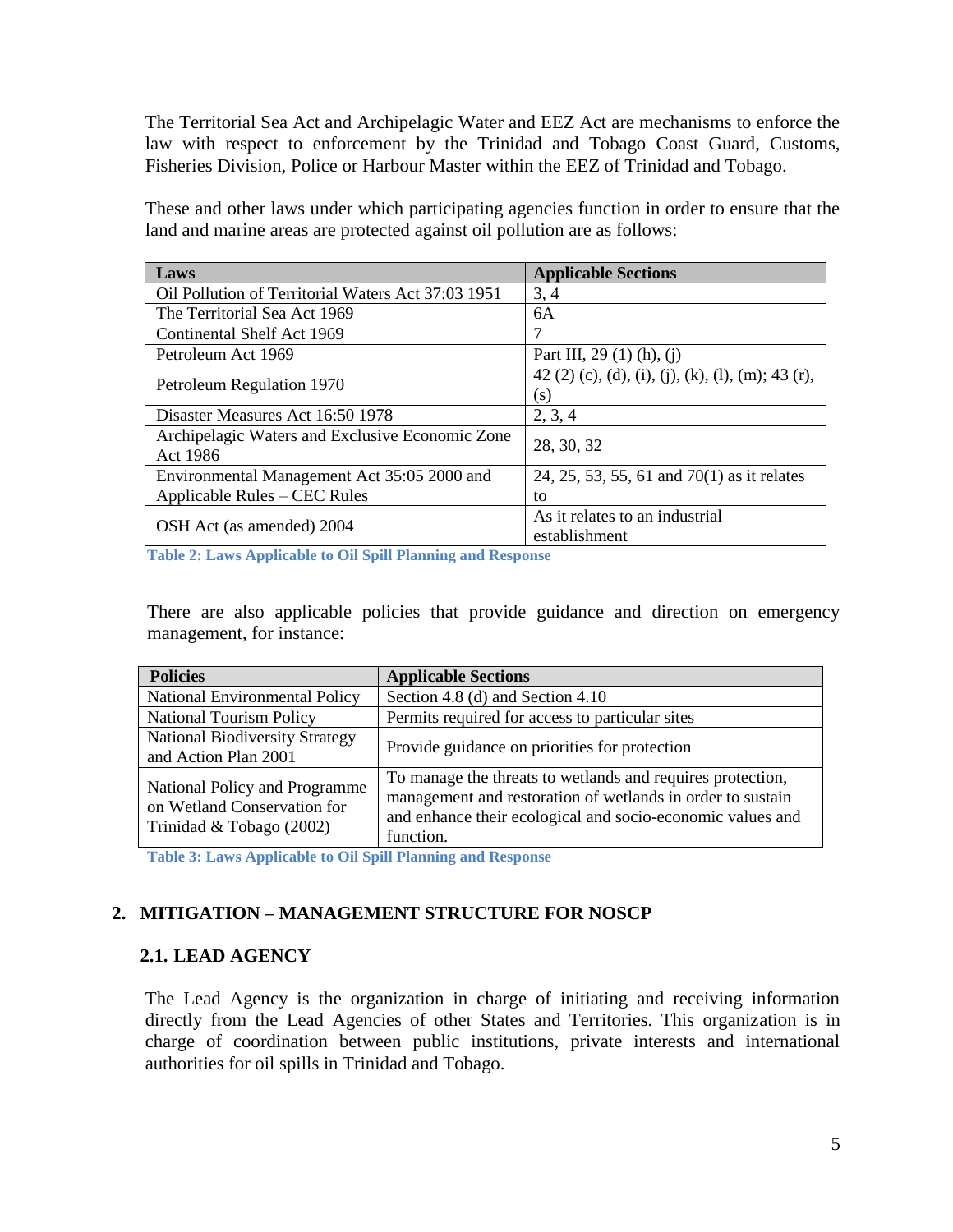In Trinidad and Tobago, the Lead Agency is the Ministry of Energy and Energy Affairs (MEEA).

The Incident Command Team (ICT) will be activated when there is a threat of pollution to Trinidad and Tobago. This group will include representatives from the Ministry of Energy & Energy Affairs (MEEA), the Environmental Management Authority (EMA), Maritime Service Division of the Ministry of Works and Transport (MSD/MOT), agencies of the Ministry of National Security (MNS) e.g. TTCG and TTAG, the Tobago House of Assembly (THA) and Municipal Corporations where applicable and the Responsible Party (RP). The response organizations will utilize the Incident Command System (ICS).

Other persons and organizations may be co-opted as appropriate and as desired by the MEEA. The role of the MEEA is primarily to direct the TTCG otherwise referred to as the Government's Response Agency, but also includes planning, preparedness, monitoring, response operations and ensuring that other agencies play an appropriate part in supporting any action.

The Incident Commander from the Lead Agency (MEEA) will normally be in overall charge of operations and will chair the ICT. This person will be designated as the National Controller (NC) and will draw on the expertise of the relevant agencies that participate in a supporting role during a spill incident and will be advised on maritime matters by the MSD and the MNS. Two Deputy National Controllers and an Assistant Deputy Controller will also be designated to fulfil the functions of the National Controller and Deputy Controllers respectively when unavailable. A Standing Cabinet-Appointed Committee comprising members from the agencies involved in the Command Staff and other relevant agencies will manage the NOSCP under the guidance of the National Controller. Details of all relevant personnel with office and home telephone numbers are included in Appendix A.

Support, at the operational level, will be provided by the Ministry of National Security (MNS). Resources will be co-opted as necessary and all oil spill cleaning tasks will involve resources through the Tier 2 OSRO, the Ministry of National Security, the Regional Corporations, and the Ministry of Works and Infrastructure (MOWI).

| Category           | <b>Responsibility</b>                                                               |
|--------------------|-------------------------------------------------------------------------------------|
| 1. Equipment       | Ensure a minimum level of pre-positioned oil spill combating equipment              |
| requirements       | commensurate with the risk involved, and programmes for its use;                    |
| 2. Exercises       | Ensure a programme of exercises for oil pollution response organizations and        |
|                    | training of relevant personnel;                                                     |
| 3. Oil Spill Plans | Ensure that there are detailed plans and communication capabilities which are       |
|                    | continuously available to an oil pollution incident;                                |
| 4. Co-ordination   | Ensure that there are arrangements to co-ordinate the response to an oil            |
| Arrangements       | pollution incident with, if appropriate, the capabilities to mobilize the necessary |
|                    | resources.                                                                          |
| 5. Foreign         | Co-operate and provide advisory services, technical support and equipment for       |
| Affairs.           | the purpose of responding to a serious oil pollution incident, upon the request     |

The responsibilities of NOSCP Controller and the Committee are as follows: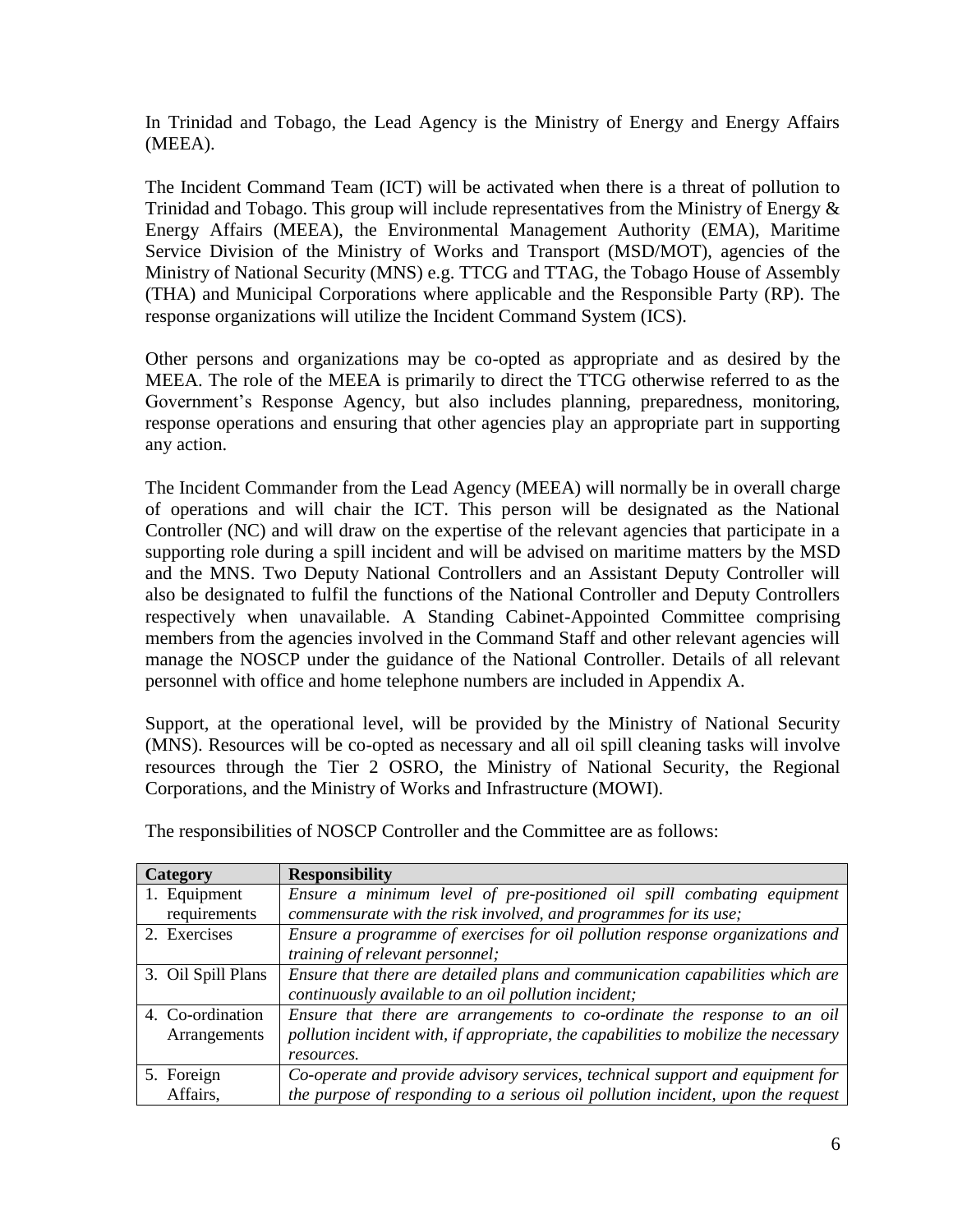| Immigration                                                               | of any State Party affected or likely to be affected                                                                                                                                                                                                                                                                                                                                                                                                                |
|---------------------------------------------------------------------------|---------------------------------------------------------------------------------------------------------------------------------------------------------------------------------------------------------------------------------------------------------------------------------------------------------------------------------------------------------------------------------------------------------------------------------------------------------------------|
| and Customs                                                               | Request assistance for Tier 3 spills from foreign organisations                                                                                                                                                                                                                                                                                                                                                                                                     |
|                                                                           | Facilitate the arrival and utilization in, and departure from, its territory of<br>ships, aircraft and other modes of transport engaged in responding to an oil<br>pollution incident or transporting personnel, cargoes, materials and equipment<br>required to deal with such an incident;                                                                                                                                                                        |
|                                                                           | Facilitate the expeditious movement into, through, and out of Trinidad and<br>Tobago of personnel, cargoes, materials and equipment referred to in (7)<br>below.                                                                                                                                                                                                                                                                                                    |
| 6. Research and<br>Development,<br>Technology<br>transfer and<br>Training | Engage directly or through other competent international organizations in the<br>promotion and exchange of results of research and development programmes<br>relating to the enhancement of the state-of-the-art of oil pollution preparedness<br>and response, including technologies and techniques for surveillance,<br>containment, recovery, dispersion, clean-up and otherwise minimizing or<br>mitigating the effects of oil pollution, and for restoration. |
|                                                                           | Establish directly or through other competent international organizations, the<br>necessary links between research institutions of Trinidad and Tobago and those<br>of other State Parties.                                                                                                                                                                                                                                                                         |
|                                                                           | Promote directly or through other competent international organizations, the<br>holding on a regular basis of international symposia on relevant subjects,<br>including technological advances in oil pollution combating techniques and<br>equipment.                                                                                                                                                                                                              |
|                                                                           | Encourage directly or through other competent international organizations, the<br>development of standards for compatible oil pollution combating techniques<br>and equipment.                                                                                                                                                                                                                                                                                      |
|                                                                           | The National Controller shall, where appropriate, directly or through<br>international bodies, as appropriate, in respect of oil pollution preparedness<br>and response, provide support for those State Parties which request technical<br>$\overline{assistance}$<br>to train personnel;                                                                                                                                                                          |
|                                                                           | to ensure the availability of relevant technology, equipment and facilities;<br>$\bullet$<br>to facilitate other measures and arrangements to prepare for and respond<br>$\bullet$<br>to oil pollution incidents; and<br>to initiate joint research and development programmes.                                                                                                                                                                                     |
|                                                                           | Co-operate in the transfer of technology in respect of oil pollution preparedness<br>and response.                                                                                                                                                                                                                                                                                                                                                                  |
| Category                                                                  | <b>Responsibility</b>                                                                                                                                                                                                                                                                                                                                                                                                                                               |
| 7. Bilateral and                                                          | Establish and maintain bilateral or multilateral agreements for oil pollution                                                                                                                                                                                                                                                                                                                                                                                       |
| Multi-lateral<br>Plans                                                    | preparedness and response                                                                                                                                                                                                                                                                                                                                                                                                                                           |

**Table 4: Responsibilities of National Controller**

The Standing Committee will include but not be limited to the following agencies and organizations represented by a senior decision-maker of these GoRTT organizations: MEEA, EMA, ODPM, MSD, TTCG, TTAG, MOFA, IMA, MFP (Fisheries Division), OSHA, NPMC and PETROTRIN.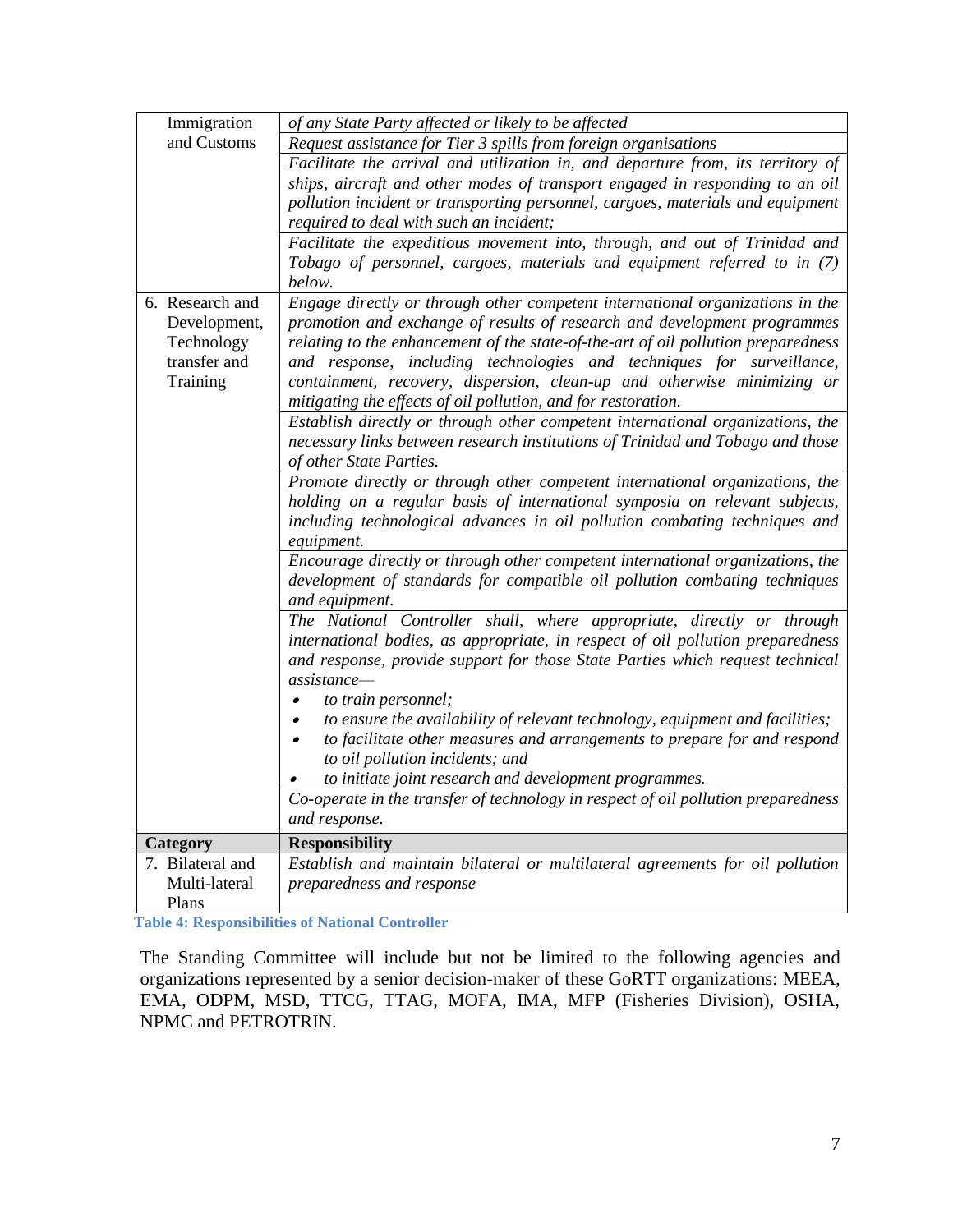## **2.2. LEAD AGENCY ROLES AND RESPONSIBILITIES**

The Lead Agency is responsible for the following main functions under the Incident Command System (ICS). This plan is developed to utilize the Incident Command System (ICS) and hence uses the ICS terminology. It is expected that the ICS Forms would be used during a Tier 2 or Tier3 response.

Figure 3 below shows the basic ICS organizational chart with the Incident Commander, the Command Staff and the four major Sections comprising Operations, Logistics, Planning and Finance all headed by Section Chiefs.



**Figure 3: Incident Command System Basic Structure**

#### **Incident Commander**

The Incident Commander has the overall responsibility for the response operations and must assemble the spill response team (including specialists if required).

a) The Incident Commander for a Tier 1 incident is the **Responsible Party (RP)** or the TTCG for mystery spills.

b) The Incident Commander of a Tier 2 incident will utilize the unified command between the Responsible Party, MEEA, and TTCG/TTAG/TTR.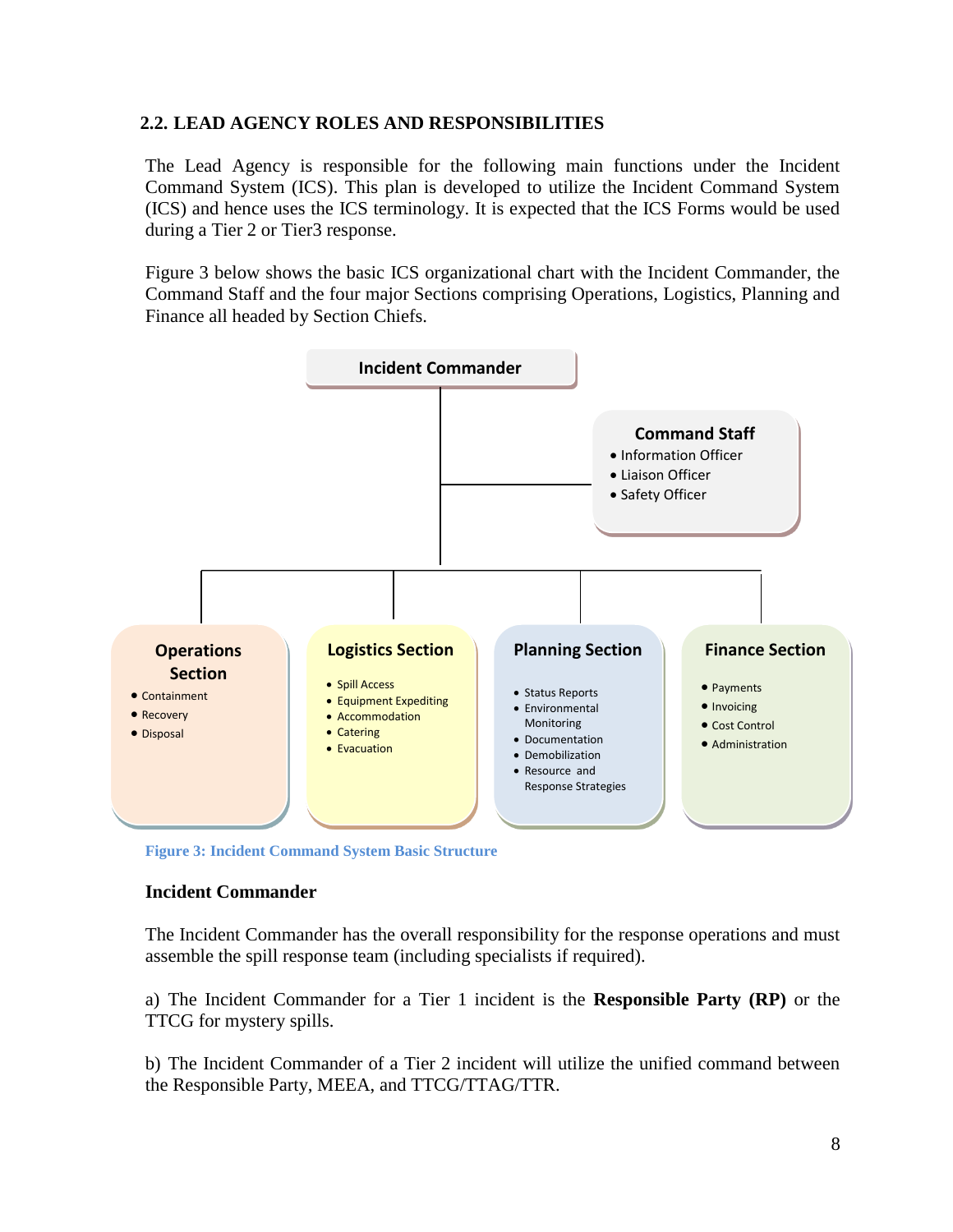c) The Incident Commander of a Tier 3 incident will utilize unified command among the Incident Commanders from the **MEEA** (or RP if known) supported by the **MSD**, **TTCG, TTFS, IMA** and **EMA,** as applicable. The Incident Commander from the MEEA will be the National Controller or his deputy.

## **Information Officer**

The Information Officer is responsible for developing and releasing information about the incident to the news media, to incident personnel, and to other appropriate agencies and organizations. Only one Information Officer will be assigned for each incident, including incidents operating under Unified Command and multi-jurisdictional incidents. The Information Officer may have assistants, as necessary, and the assistants may also represent assisting agencies or jurisdictions. This function shall be fulfilled by officers from the Communications Specialists in the **MEEA** supported by the **EMA** and **ODPM** for T2 or T3. See Appendix G for essential information on Public Relations.

# **Safety Officer**

The Safety Officer is responsible for monitoring and assessing hazardous and unsafe situations and developing measures to assure personnel safety. The Safety Officer will correct unsafe acts or conditions through the regular line of authority, although the Safety Officer may exercise emergency authority to prevent or stop unsafe acts when immediate action is required. The Safety Officer maintains awareness of active and developing situations, ensures the Site Safety and Health Plan is prepared and implemented, and includes safety messages in each Incident Action Plan. Only one Safety Officer will be assigned for each incident, including incidents operating under Unified Command and multijurisdiction incidents. The Safety Officer may have assistants, as necessary, and the assistants may also represent assisting agencies or jurisdictions. This function is to be provided by the **OSHA** (or RP) supported by TTFS, and MEEA for Tier 2 and Tier 3.

# **Liaison Officer**

Incidents that are multi-jurisdictional, or involve several agencies, may require the establishment of the Liaison Officer position on the Command Staff. The Liaison Officer is the point of contact for the assisting and cooperating Agency Representatives and stakeholder groups. Only one Liaison Officer will be assigned for each incident, including incidents operating under Unified Command and multi-jurisdiction incidents. The Liaison Officer may have assistants, as necessary, and the assistants may also represent assisting agencies or jurisdictions. The **MEEA** shall fulfil this responsibility.

## **Operations Section Chief**

The **Operations Section Chief** - (OSC), a member of the General Staff within ICS, is responsible for the management of all operations directly applicable to the primary mission.

The OPS activates and supervises organization elements in accordance with the Incident Action Plan (IAP) and directs its execution. The OPS also directs the preparation of Unit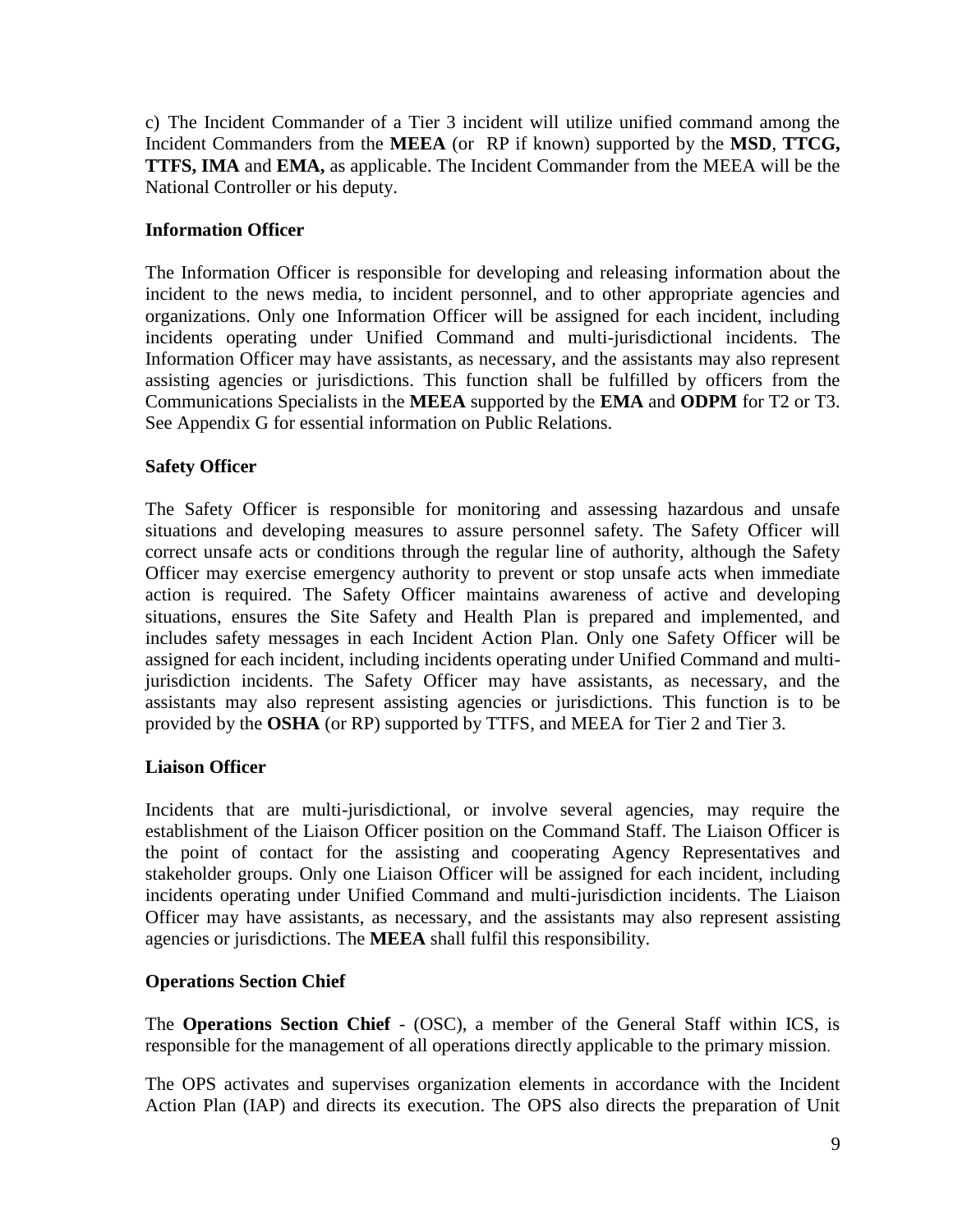operational plans, requests or releases of resources, makes expedient changes to the IAP, as necessary; and reports such to the Incident Command (IC). The major responsibilities of the Operations Section Chief are:

- a) Review Common Responsibilities
- b) Develop operations portion of IAP.
- c) Brief and assign Operations Section personnel in accordance with the IAP.
- d) Supervise Operations Section.
- e) Determine need and request additional resources.
- f) Review suggested list of resources to be released and initiate recommendation for release of resources.
- g) Assemble and disassemble strike teams assigned to the Operations Section.
- h) Report information about special activities, events, and occurrences to the IC.
- i) Respond to resource requests in support of Natural Resource Damage Assessment (NRDAR) activities.
- j) Maintain Unit/Activity Log (ICS Form 214).

The Operations Section Chief role will be fulfilled by the **MEEA** supported by the **TTCG** and **TTAG.** Further details on this function and the participants can be found in Appendix D and the ICS Operational Guide prepared by OSRL.

#### **Planning Section Chief**

The Planning Section Chief - (PSC), a member of the General Staff within ICS, is responsible for the collection, evaluation, dissemination and use of information about the development of the incident and the status of resources. Information is needed to:

- a) Understand the current situation
- b) Predict the probable course of incident events; and
- c) Prepare alternative strategies for the incident.

The Planning Section Chief is responsible for collecting, evaluating, and disseminating the tactical information related to the incident, and for preparing and documenting Incident Action Plans (IAP's). Further details on this function and the participants can be found in Appendix D and the ICS Operational Guide prepared by OSRL.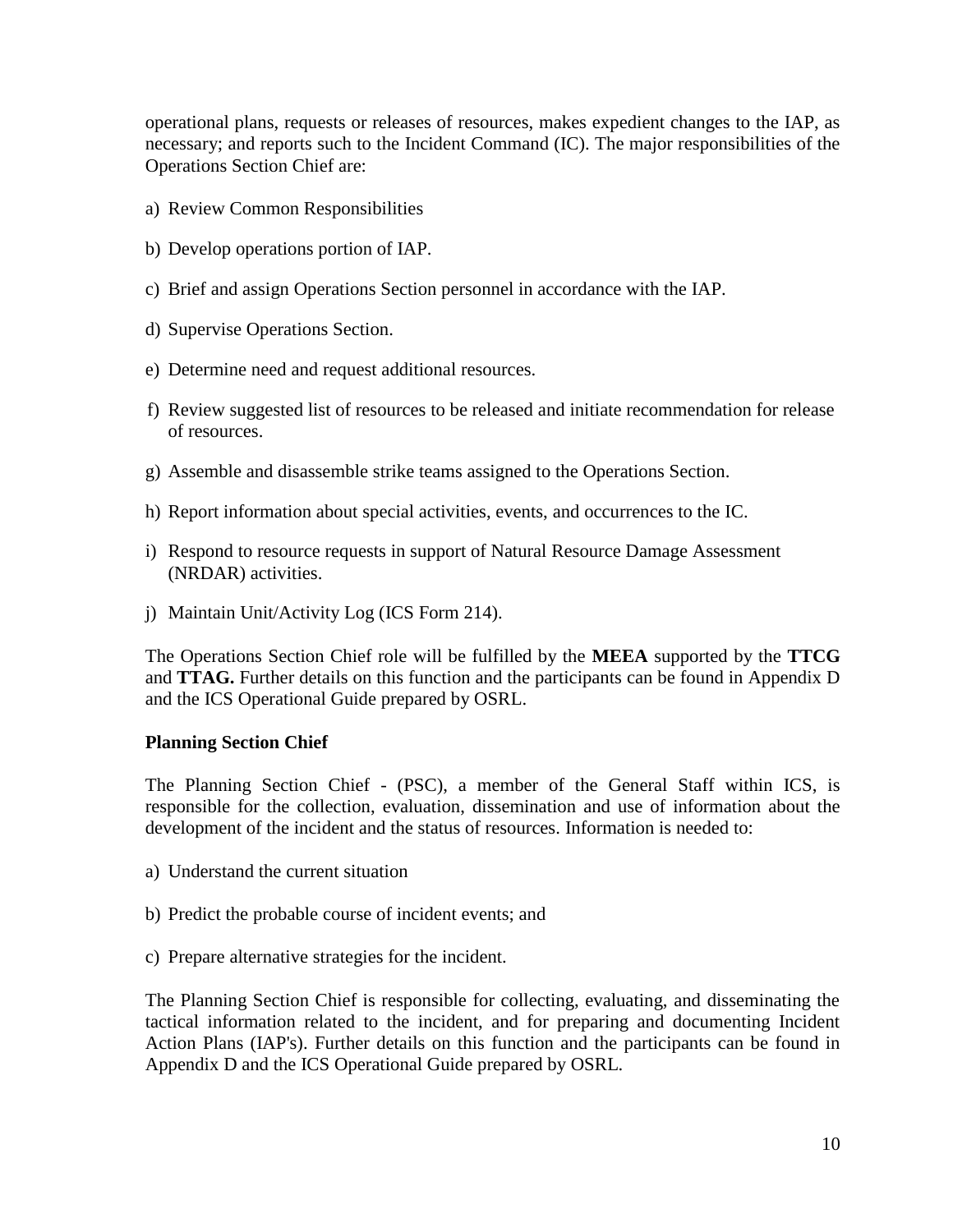This function shall be fulfilled by the **MEEA** (or RP) and assisted by **EMA**, **IMA**, **MSD**, and **TTCG**.

## **Logistics Section Chief**

The **Logistics Section Chief** - (LSC), a member of the General Staff within ICS, is responsible for providing facilities, services, and material in support of the incident. The LSC participates in the development and implementation of the Incident Action Plan (IAP) and activates and supervises the Branches and Units within the Logistics Section.

The Logistics Section Chief coordinates communications and equipment, personnel and supply movements in a large spill. The LSC activates a mobile command centre and ensures that its operational needs are met. Duties also include the following:

- a) Spill access
- b) Equipment expediting
- c) Accommodation
- d) Catering
- e) Evacuation
- f) Field Coordination and Communications (summon equipment, maintain field communications equipment, coordinate logistic support)
- g) Arrange for technical and repair services

This function shall be fulfilled by the **MEEA** (or RP). Further details on this function and the participants can be found in Appendix D and the ICS Operational Guide prepared by OSRL.

#### **Finance Section Chief**

The **Finance and Administrative** Staff is responsible for all financial, administrative, and cost analysis aspects of the incident.

The Finance Section Chief facilitates financial and other resources, arranges payments and controls invoicing. Ensures on-site cost and recovery accounting, and a chronological record is kept of spill control events. Further details on this function and the participants can be found in Appendix D and the ICS Operational Guide prepared by OSRL.

This function shall be fulfilled by the **MEEA** (or RP) and assisted by **EMA** and **MSD**.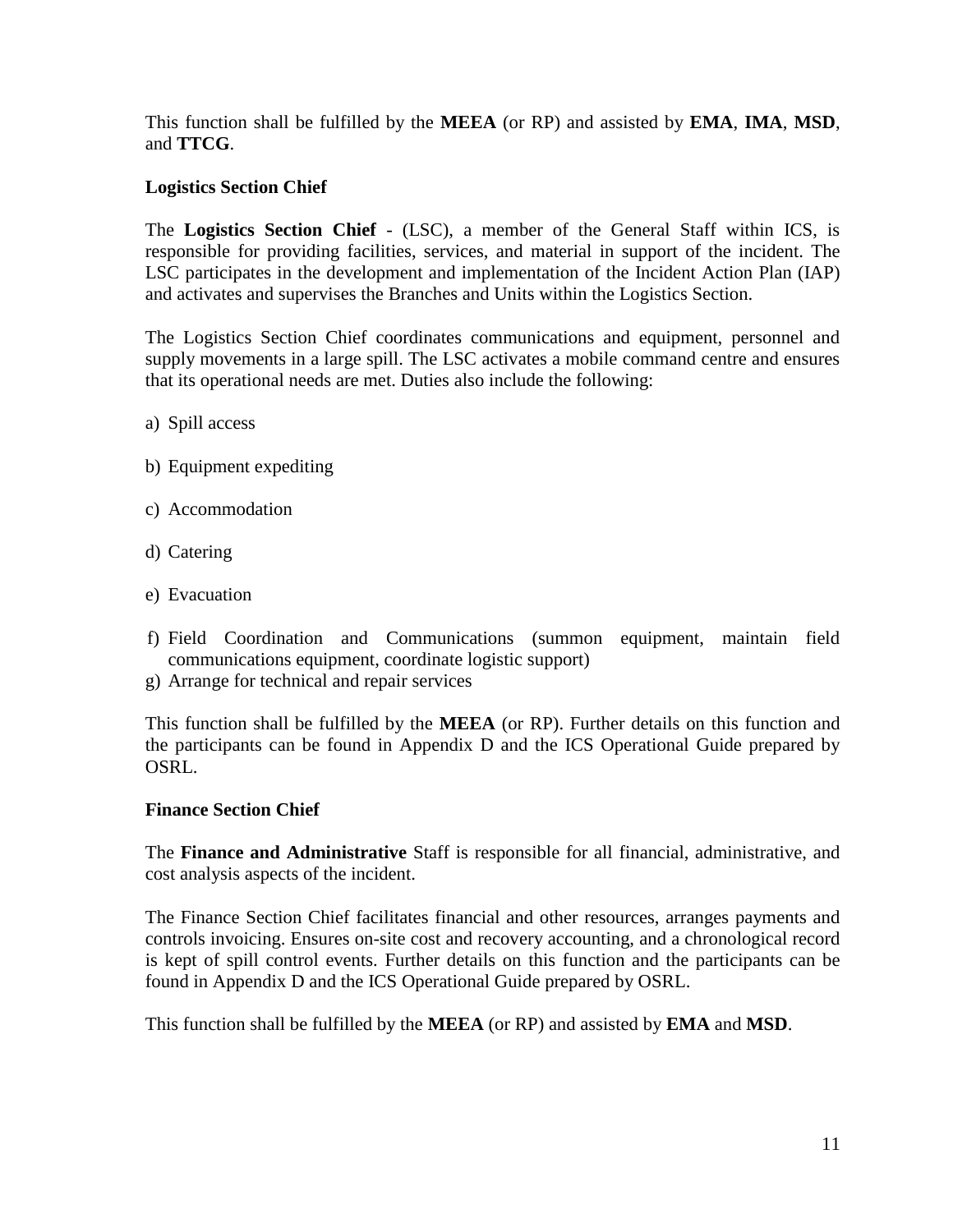#### **2.3. RESPONSE ORGANIZATION**

The responsibilities of the Response Organization are defined within ICS and can be found on the fema.gov website.

Appendix D shows the assignments of agencies to all the functions within ICS.

## **2.4. OPERATIONS CENTRE**

The primary and alternate GORTT Emergency Operations Centres in the event of an emergency are provided as follows:

| <b>Operation Centre</b> | Location        | <b>Type of Centre</b> |
|-------------------------|-----------------|-----------------------|
| <b>ODPM</b>             | Tacarigua       | <b>NEOC</b>           |
| <b>MEEA</b>             | Port-of-Spain   | Primary               |
| <b>MEEA</b>             | La Romain       | Alternate             |
| Petrotrin               | Pointe-a-Pierre | Alternate             |

**Table 3: Operations Centres in Trinidad and Tobago**

The primary centres will be staffed as necessary and will provide the command and control facility for the entire oil spill operation.

Appendix F provides more information on the Incident or Emergency Command Posts or Centres.

## **2.5. SUPPORT AGENCIES AND COMPANIES**

The support agencies and companies provide technical and advisory assistance to the Lead Agency in the areas of planning, emergency services, infrastructure and social services. (These resources can be drawn from public institutions, private enterprise, oil and gas companies, and NGOs).

International Agencies can also be utilized to provide expert advice, equipment and personnel.

Brief descriptions of the roles of support agencies are included in Appendix A.

#### **2.6. INTERAGENCY AGREEMENTS**

Where possible, agreements with the relevant Government Agencies shall be documented in order to obtain the necessary assistance for oil spill preparedness and response.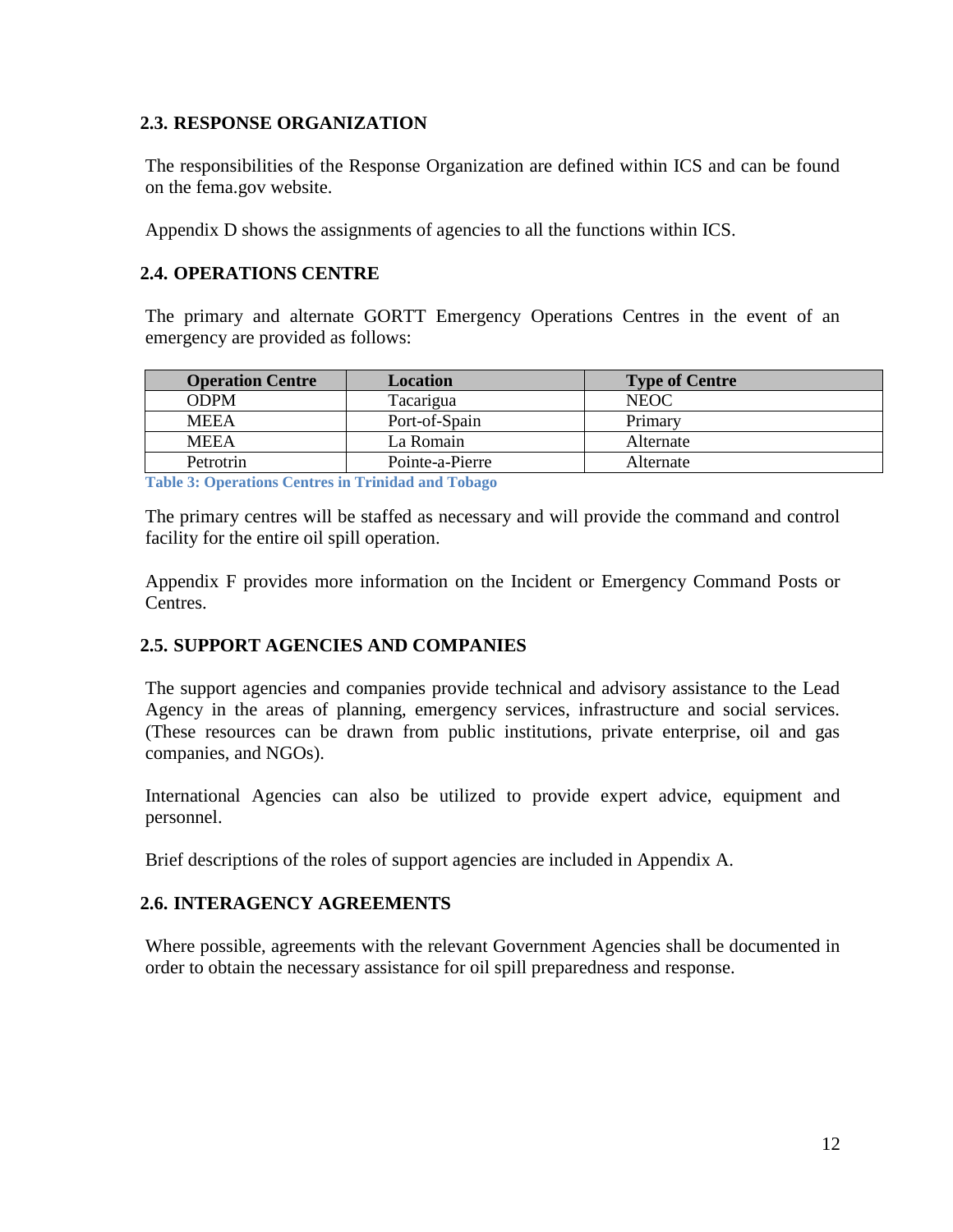The agreements that currently exist are the following:

| Year | <b>Agreements</b>                                                                                                                                                                                                              |  |
|------|--------------------------------------------------------------------------------------------------------------------------------------------------------------------------------------------------------------------------------|--|
| 1989 | Bilateral Oil Spill Contingency Plan between Trinidad and Tobago and Venezuela                                                                                                                                                 |  |
| 1996 | MOU between the EMA and various GORTT Ministries and other agencies                                                                                                                                                            |  |
|      | The klass of Lindson and account of Lindson and account and all the contracted of the second second second second second second second second second second second second second second second second second second second sec |  |

**Table 4: Intra-agency and Inter-governmental Agreements**

Trinidad and Tobago is signatory to the following International Maritime Conventions:

| <b>International Conventions</b>                                             | <b>Signatory</b> |
|------------------------------------------------------------------------------|------------------|
| Cartagena Convention 1983                                                    | 1986             |
| Oil Spill Protocol 1983                                                      | 1986             |
| International Convention for the Prevention of Pollution from Ships (MARPOL) | 2000             |
| 73/78                                                                        |                  |
| Oil Spill Preparedness Response and Co-operation Convention (OPRC) 1990      | 2000             |
| Civil Liability Convention (CLC) 1992                                        | 2000             |
| International Convention on the Establishment of an International Fund for   | 2000             |
| Compensation for Oil Pollution Damage (FUND) 1992                            |                  |

**Table 5: International Conventions which Trinidad and Tobago is a Signatory**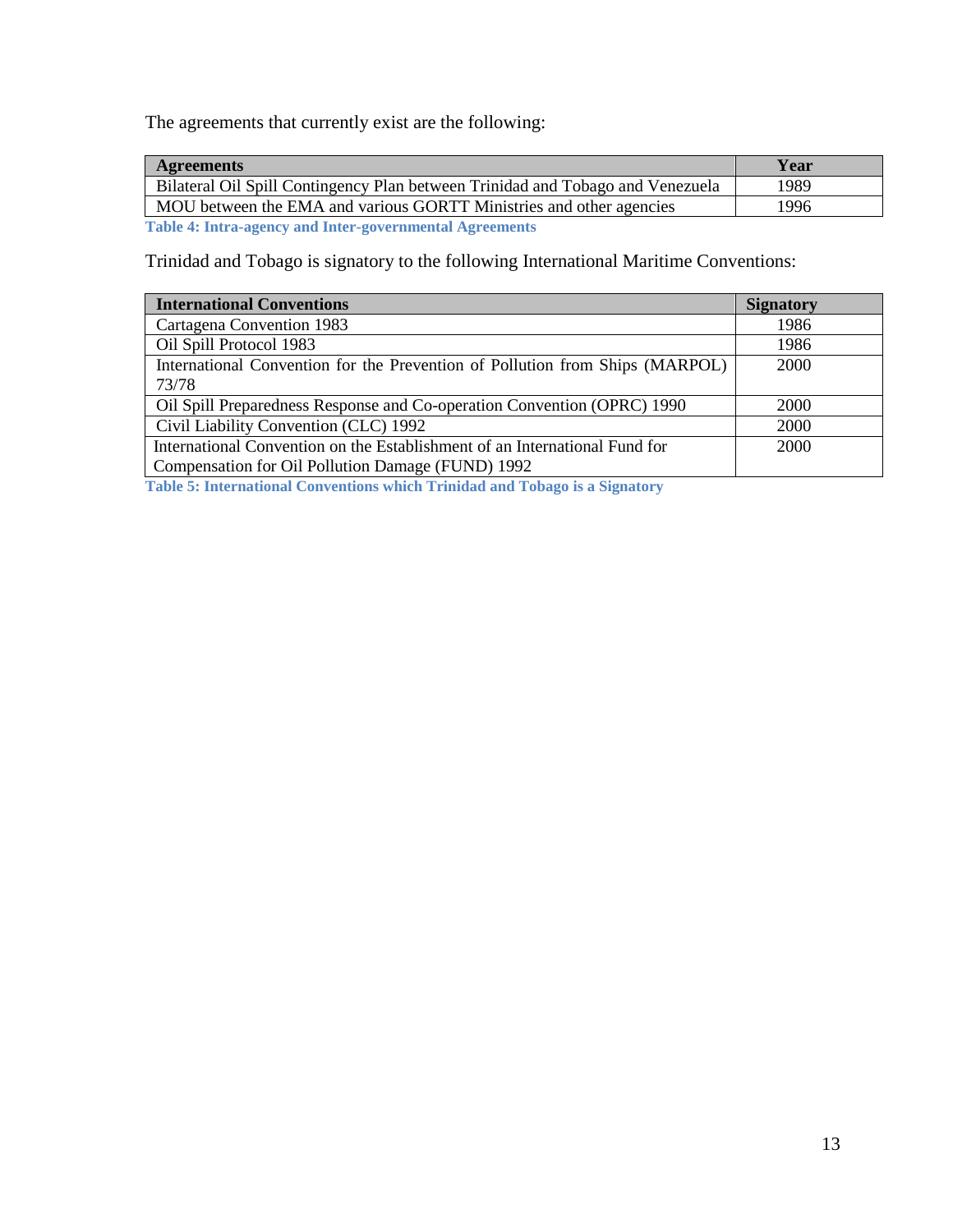#### **3. PREPAREDNESS**

#### **3.1. ASSUMPTIONS**

In the event of a major oil spill in the terrestrial and marine environment, the following assumptions are made:

a) The first priority will be safety and preservation of life of persons and personnel.

b) Early detection mechanism shall be utilized to determine source and size of the spill and to mount an early response to the spill in the EEZ of Trinidad and Tobago.

c) In the event of extensive oil impacts, a substantial logistical task would be required to organize and sustain the deployment of cleanup personnel and equipment.

d) The mounting of a labour-intensive and protracted cleaning operation would quickly absorb the available labour force so that external reinforcement of equipment and personnel would almost certainly be required as a contingency.

e) It is likely that Trinidad and Tobago will be able to dispose of all of the oily residue and waste within Trinidad and Tobago.

For major marine spills, it is recognized that at-sea operations and shoreline protection especially sensitive areas will be the priority and precautionary shoreline treatment operations will be undertaken. For major terrestrial spills it is recognized that watercourses, adjacent communities, agricultural and sensitive areas will be the priority for protection. This plan focuses on the provision of equipment and human resources within the country. This plan also recognizes that external aid will be utilized early when it has been established by the National Controller that local capabilities may be exhausted or unable to deal with problem at hand.

Smaller amounts of oil resulting from minor incidents should be manageable by local resources. Oil pollution from illegal discharges that frequently occur in both the onshore and offshore environment is a considerable nuisance and should be handled using a local capability in the first instance. However in the offshore environment it is recognized that major illegal discharges may require international assistance due to the potential impacts.

Due to the proximity of Venezuela and the fact that a threat to one country may pose a danger to another, a good working relationship as well as updating and maintenance of the Bilateral Plan must be fostered between the authorities of the involved countries with each Contingency Plan being held by the other. A similar arrangement shall be established with other neighbouring countries based on dispersion modelling.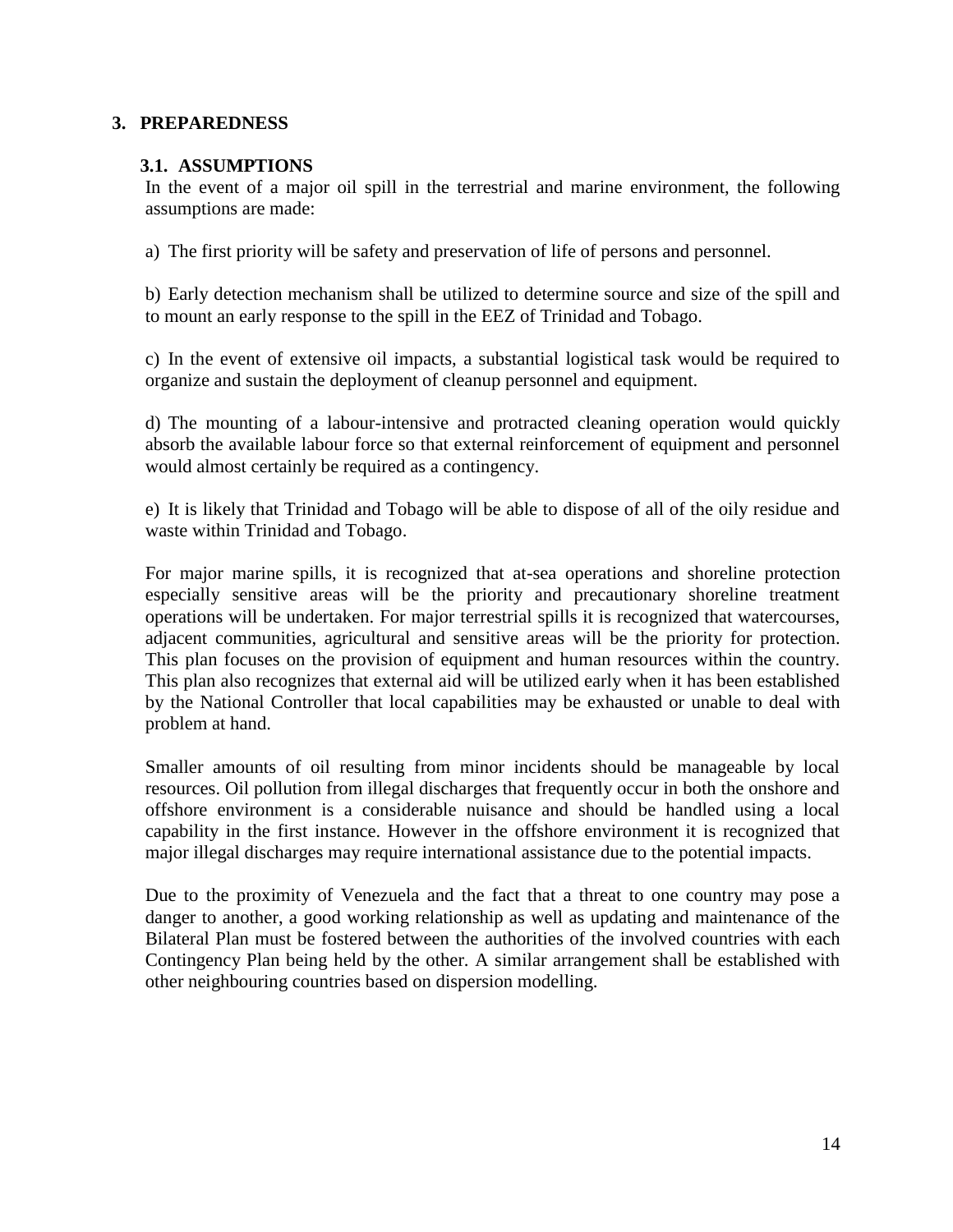## **3.2. LOCAL AND FACILITY PLANS**

All local oil and gas operators, downstream energy-sector based operators, bunkering, storage and pipeline operators that require approvals from the MEEA and MSD must submit oil spill contingency plans to the MEEA and MSD as applicable as a minimum every 2 years. The local plan should be consistent with and be coordinated with other response plans (national and regional). All local plans are required to be in ICS format. The MEEA will ensure that local Plans are compliant. The EMA may also have requirements as per the CEC Rules which are binding on operators as applicable. The minimum standard for Auditing Oil Spill Plans will be the *Audit Guide for the Assessment of Emergency Response Plans and Emergency Management Systems* Document and the *Readiness Evaluation/Excel Tool for Oil Spills (RETOS)* as developed by ARPEL.

MARPOL 73/78 Regulation requires that every oil tanker of 150 tons gross tonnage and above and every other ship other than an oil tanker of 400 tons gross tonnage and above shall carry on-board a Shipboard Oil Pollution Emergency Plan (SOPEP) approved by the Flag State. The SOPEP must be in accordance with guidelines developed by IMO and should also include, as a minimum, the following information in the event of an oil pollution incident:

- a) Reporting procedure
- b) List of authorities to be contacted
- c) Detailed description of the action to be taken immediately by persons onboard to reduce or control the discharge of oil
- d) Procedures and point of contact on the ship for coordinating shipboard activities with national and local authorities in combating the pollution.

## **3.3. RISK ASSESSMENT**

Upstream and downstream energy-sector based organizations, marine traffic, especially oiltankers, large cruise-liners and cargo vessels in transit through coastal waters, present the risk of major oil pollution from collision, fire, explosion and grounding. Lesser, but nevertheless serious, pollution is caused by vessels pumping out their bilges or otherwise illegally discharging oil. Pipelines, refineries, road tank wagons, gas stations, and oil handling facilities also pose a threat to both marine and inland environments.

Risk scenarios resulting from normal oil industry and shipping operations in areas under the jurisdiction of Trinidad and Tobago, as well as those outside our jurisdiction likely to affect us, must be identified. The NOSCP will outline a response capability, in co-operation with industry, to cover these operations. Operators shall perform risk assessments for their operations to determine the type and quantity of equipment required, response measures and limitations. Based on this risk assessment they must also effectively deal with the Tier 1 spill so that the Average Most Probable Discharge (AMPD) has minimal or no impact on the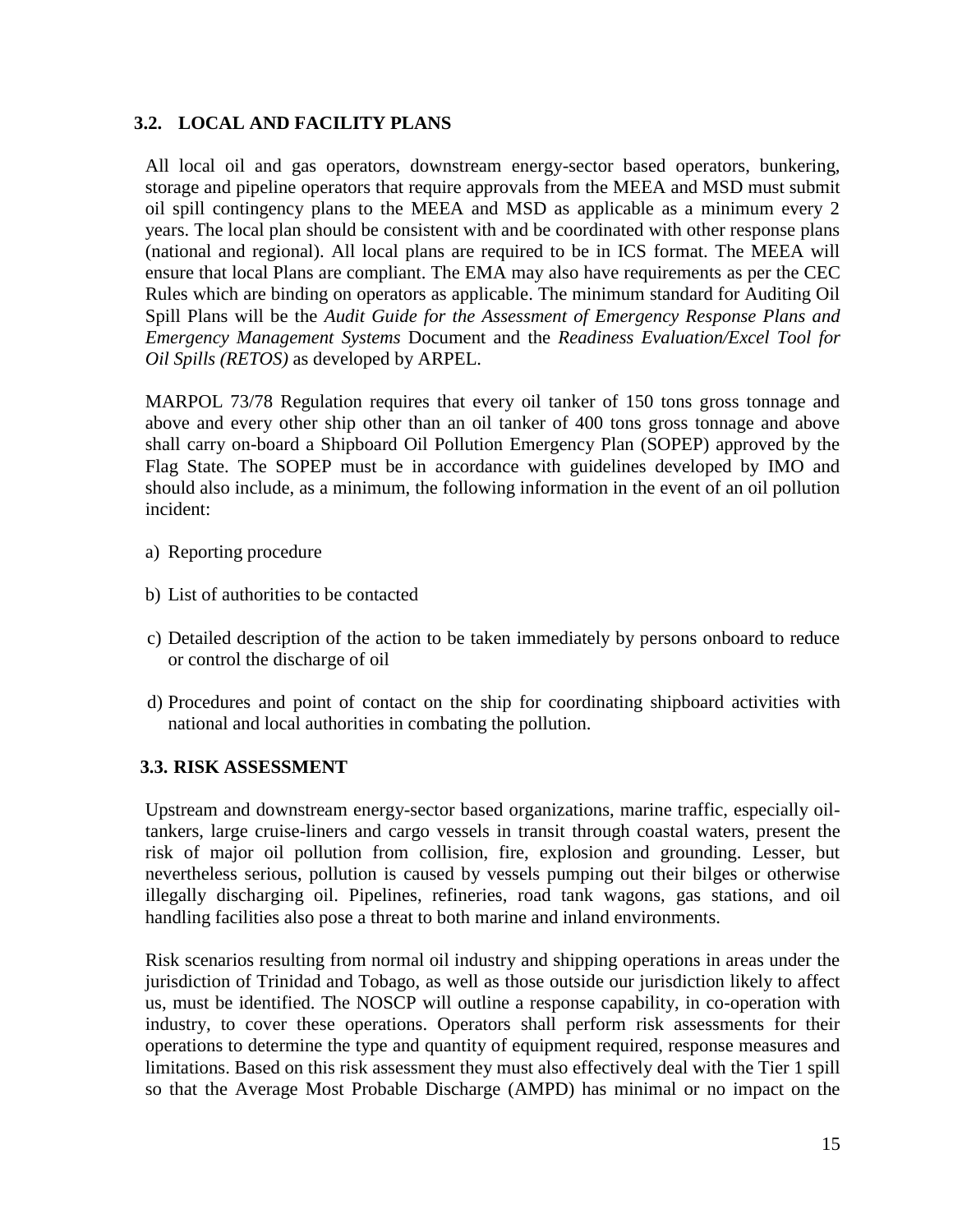shoreline or marine life. Resources at risk as a result of operations must be identified and mechanisms for protection must be outlined.

A risk assessment must be conducted every two years by the MEEA in conjunction with EMA and OSHA. These assessments must also consider risks of oil spills to and from neighbouring countries.

Operation facilities that pose a potential medium to high risk of oil spill incidents in Trinidad and Tobago are shown in a map in Appendix P. The tanker routes within the Wider Caribbean Region are also shown in a map in Appendix P.

Trajectory modelling and sensitivity mapping on a GIS platform must be incorporated as part of the risk assessment process. This applies to all oil spill contingency plans. These must be used to develop credible scenarios for all oil spill drills.

The Caribbean Plan Chapter 11 expands on the threat throughout the Caribbean Region. The risk of spills in Trinidad and Tobago is summarized in Appendix P according to the primary activities that could lead to accidental discharges. See also Appendix O for sensitive areas mapping that exists currently.

# **3.4. TRAINING AND EXERCISES**

A training matrix outlining the minimum training requirement for personnel and agencies involved in oil spill preparedness and response in Trinidad and Tobago is presented in Appendix Q. Training will be coordinated and administered through the agency where the National Controller resides.

The National Controller will arrange with the TTCG for periodic exercises to ensure that reporting, alerting and communication systems function effectively and that those personnel assigned specific tasks under this plan are familiar with them.

The mobilization and deployment of equipment, personnel and materials to ensure availability and performance should be exercised. Additionally training programs for shoreline clean-up personnel and the Control and Command Teams will be developed.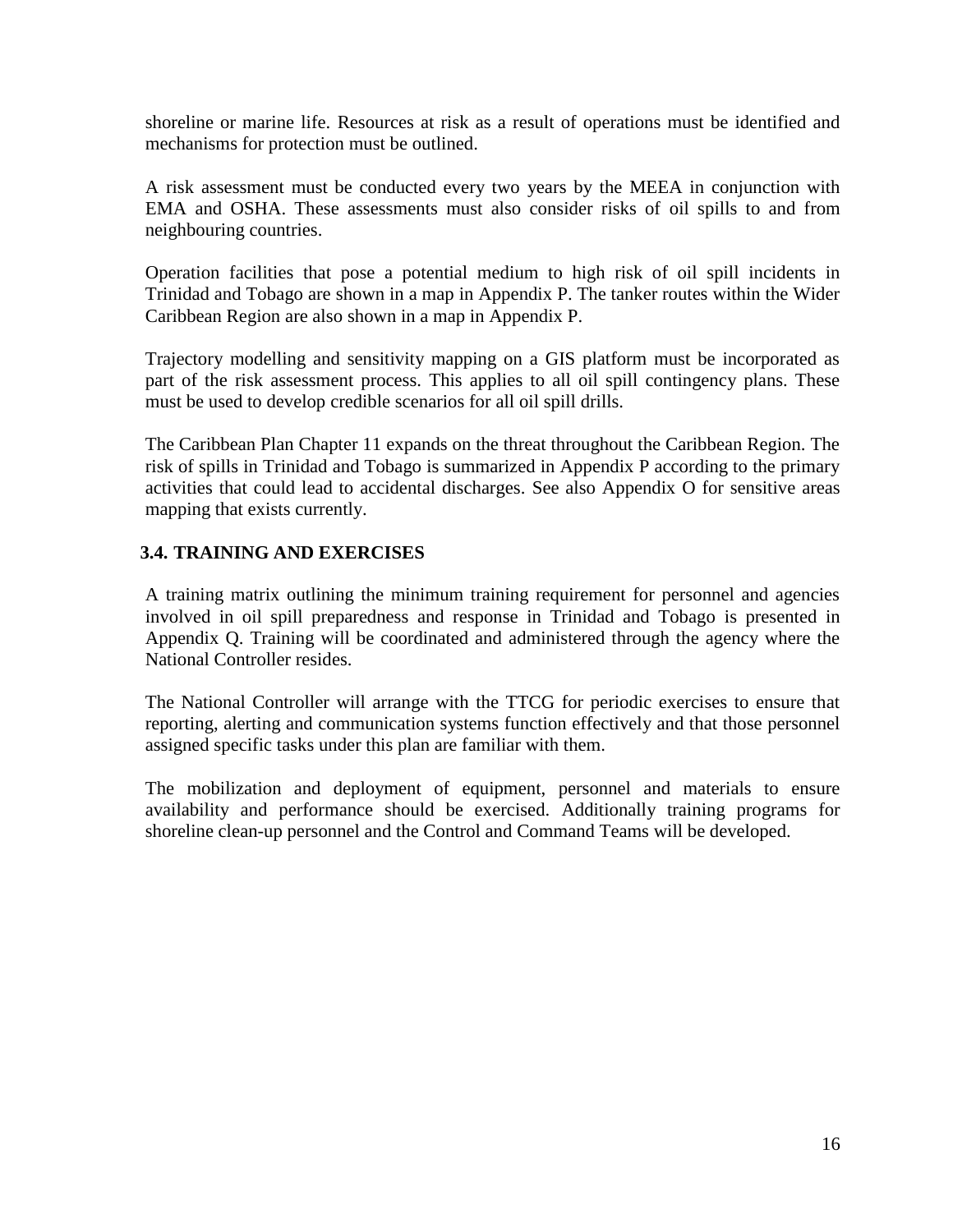| <b>Type of Exercise</b>                                                                      | <b>Minimum Frequency under</b><br><b>Area Responder System</b> | <b>Minimum</b><br><b>Frequency</b><br>under Tier<br>2 OSRO<br><b>System</b> |
|----------------------------------------------------------------------------------------------|----------------------------------------------------------------|-----------------------------------------------------------------------------|
| Function testing<br>dispersant<br>of<br>spraying equipment                                   | Quarterly                                                      | Quarterly                                                                   |
| Offshore deployment of dispersant<br>spraying equipment                                      | 1 per year                                                     | 2 per year per OSRO                                                         |
| Offshore limited scale deployment<br>of equipment                                            | 1 per year per operator                                        | 1 per year per OSRO                                                         |
| Offshore full scale deployment of $\vert$ 1 per 2-year cycle per operator<br>oil recovery    |                                                                | 1 every 2 years per OSRO                                                    |
| Table-top exercise                                                                           | 1 per year per operations centre                               | 4 per year per OSRO                                                         |
| New production operations after   Within 12 months<br>approval of response plan              |                                                                | Within 12 months                                                            |
| Table-top Bilateral drills with<br>neighbouring countries where there<br>are Bilateral Plans | 1 per 2-year cycle                                             | 1 per 2-year cycle                                                          |

**Table 6: Frequencies of Exercises**

Table top exercises will be held at least annually that includes multiple agencies in Trinidad and Tobago. Exercises with neighbouring countries should be held every two years to test response plans and the coordination of planning and operations.

Invitations must be sent to the relevant GORTT agencies including the MEEA, EMA, TTCG, ODPM, TTFS and OSHA to observe and/or participate in all of these events as required. See Appendix Q for more information.

#### **3.5. USE OF DISPERSANTS**

It is the position of GORTT that use of dispersants using the following parameters will cause no significant environmental harm from such use. It is the policy of GORTT that when combating spilled oil within its territorial seas, the Incident Commander as authorized by the Lead Agency, may use dispersants under the following conditions:

- a) The area of application is not less than one nautical mile from any shoreline, nor closer than three nautical miles up-current from important marine fisheries or coral reef ecosystems which are less than 20 feet from the water's surface;
- b) The water depth should exceed 10 meters (30 feet) in the area in which the dispersant will be applied;
- c) The method of application is one recommended by the manufacturer;
- d) The rate of application is as recommended by the manufacturer;
- e) The dispersants exhibiting low toxicity; and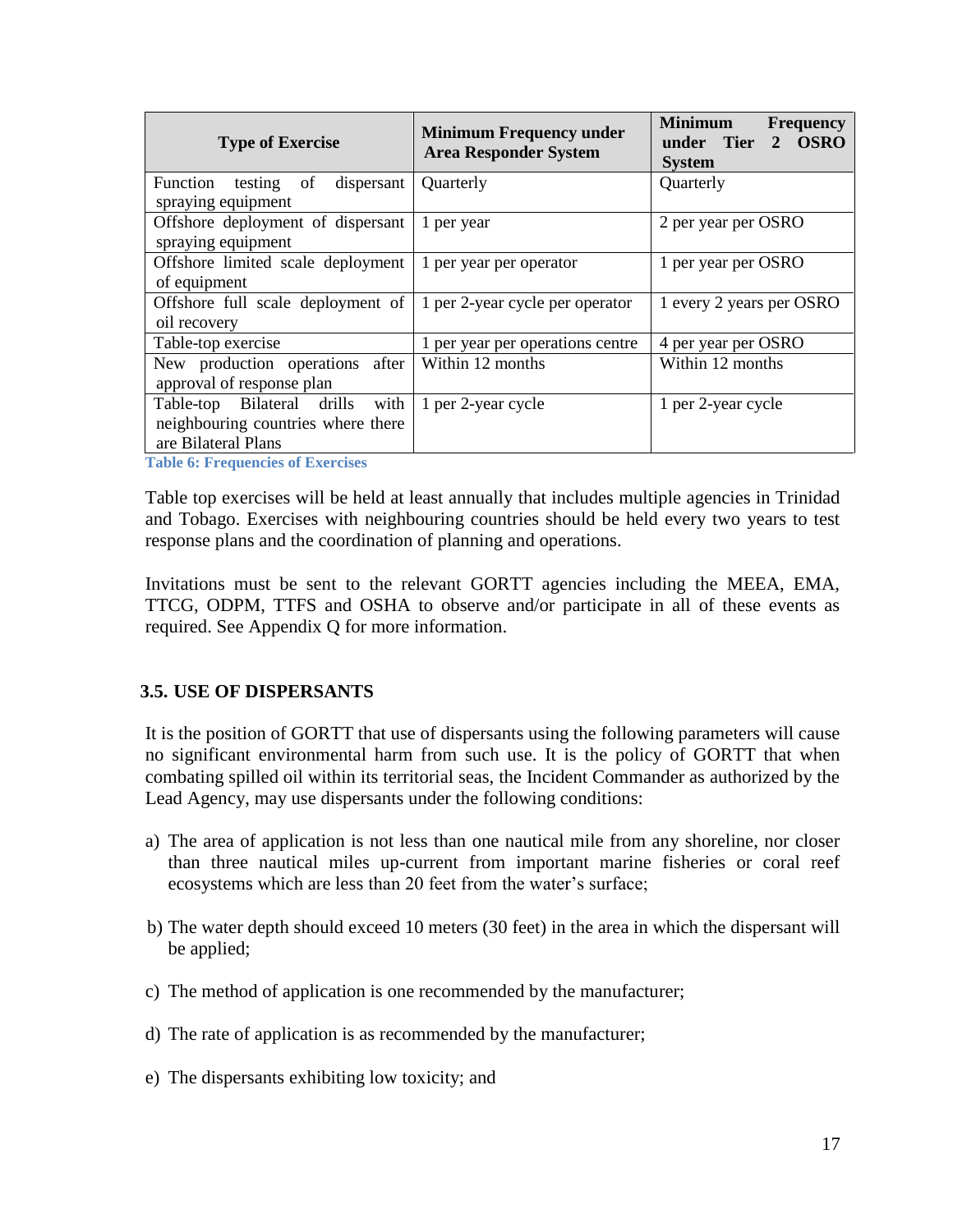f) The MEEA with assistance from the TTCG, MSD and MNS will notify potentially affected downstream Island States and/or Territories whenever dispersant use is intended to be conducted beyond its territorial seas.

The MEEA will be responsible for the approval of the use of dispersants in Trinidad and Tobago waters in accordance with the criteria agreed for the Region unless there are special overriding considerations at the time. It must be noted, however, that for chemical dispersants to be effective, they must be applied on fresh oil in order to maximize the limited window of opportunity for their use  $-$  often within 24-48 hours following a spill. This window of opportunity may be expanded in some cases to 72-96 hours depending on the oil type and dispersant to be used. Dispersants must not be used in sensitive areas as determined by the **MEEA**, **EMA** and **Fisheries Division**.

It is further emphasized that only licensed and approved dispersants are permitted. This does not include commercial detergents - which must never be applied. As an added feature, for approved dispersants, the onus is on each operator to demonstrate that their dispersants can function effectively within the environments and oils on which it would likely be utilized. This must be determined by small-scale real-life exercises and verified by the MEEA.

The criteria for the use of chemical dispersants in the Caribbean Region are established in the Caribbean Island OPRC Plan Chapter 10 (see also Appendix M).

The decision-tree flowchart for dispersant use is as follows: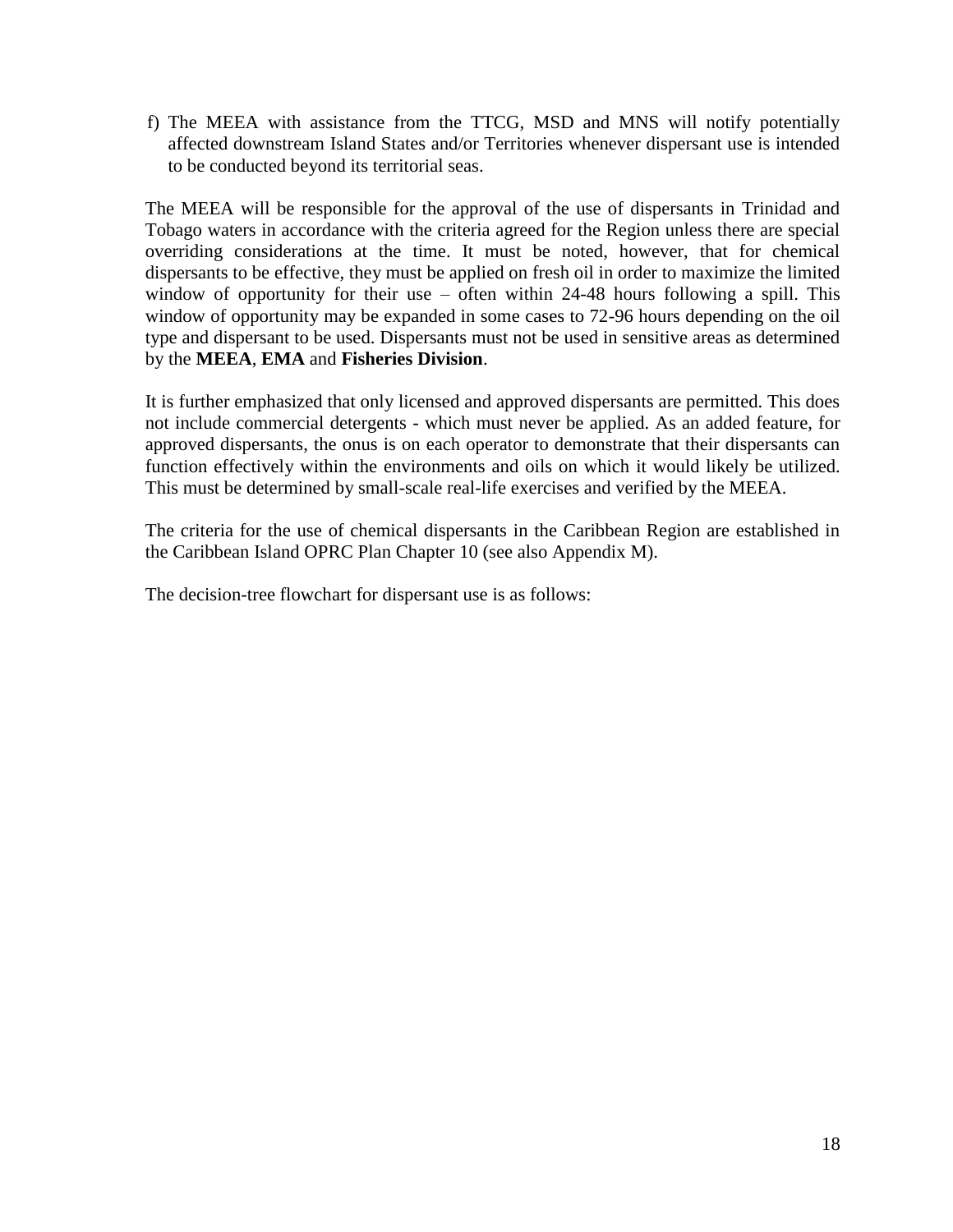

**Figure 4: Dispersant Use Decision-tree**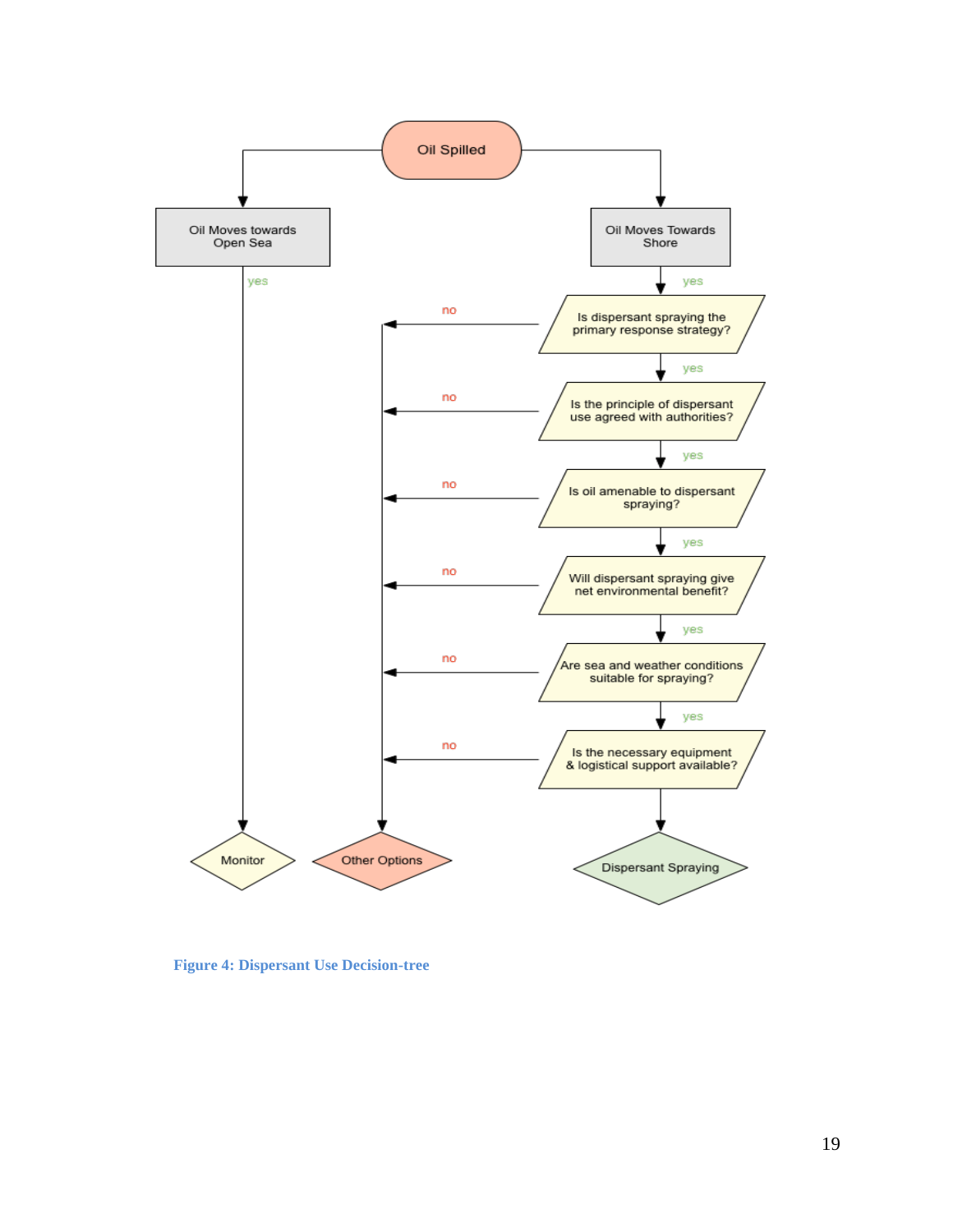## **3.6. IN-SITU BURNING**

Criteria for in-situ burning in the Caribbean Region are established in the Caribbean Island OPRC Plan Chapter 10.

The TTFS, Forestry Division and the EMA will be responsible for the approval of in-situ burning in Trinidad and Tobago in accordance with the criteria agreed for the Region unless there are special overriding considerations at the time. It must be noted, however, that for insitu burning to be safe and effective, it must occur on fresh oil in order to maximize the limited window of opportunity – often within 24-48 hours following a spill. Safety concerns with regard to the fire and smoke plume must also be considered, and must not occur closer than 12 miles from any adjacent Island State or Territory.

It is further emphasized that only approved equipment comprised of fire-resistant booms and igniters are permitted.

ARPEL's In-situ Burning Guidelines entitled "A Guide to In-situ Burning of Spills" provides additional information with respect to conducting these procedures. See Appendix N for further details.

# **3.7. ILLEGAL DISCHARGES**

If an illegal discharge takes place within a port area of Trinidad and Tobago, the Harbour Master will advise the Director of Maritime Services (DMS) who will consider whether prosecution action is appropriate under the International Convention for Prevention of Pollution from Ships, MARPOL 73/78, and/or local laws and regulations.

If a foreign ship discharges oil while passing through the territorial waters of Trinidad and Tobago, the TTCG will advise the MSD who will report the incident to the Flag State of the vessel concerned along with any photographs or evidence and request that the matter be investigated further.

In event of a terrestrial oil spill, the MEEA and the EMA will take the lead in the determination of the appropriate actions to be taken including the collection of the samples.

A fingerprinting database will be maintained by the IMA for centralized national archiving purposes and for making comparisons of oil for matching purposes and for purposes of identification of the Responsible Party and for possible prosecution. Suitable alternate laboratories for conducting the testing of samples will also be identified as a contingency in the event that the primary laboratory is not available. These alternative laboratories will provide other testing methodologies besides GC-MS technique used by the IMA to increase the robustness of the matching protocols.

All parties responsible for spilling oil of 1 gallon and more or if a visible sheen on water is created must report immediately such incidents to the EMA and to the MEEA (if the party is an oil, gas or petrochemical operator). In addition, these parties must report such incidents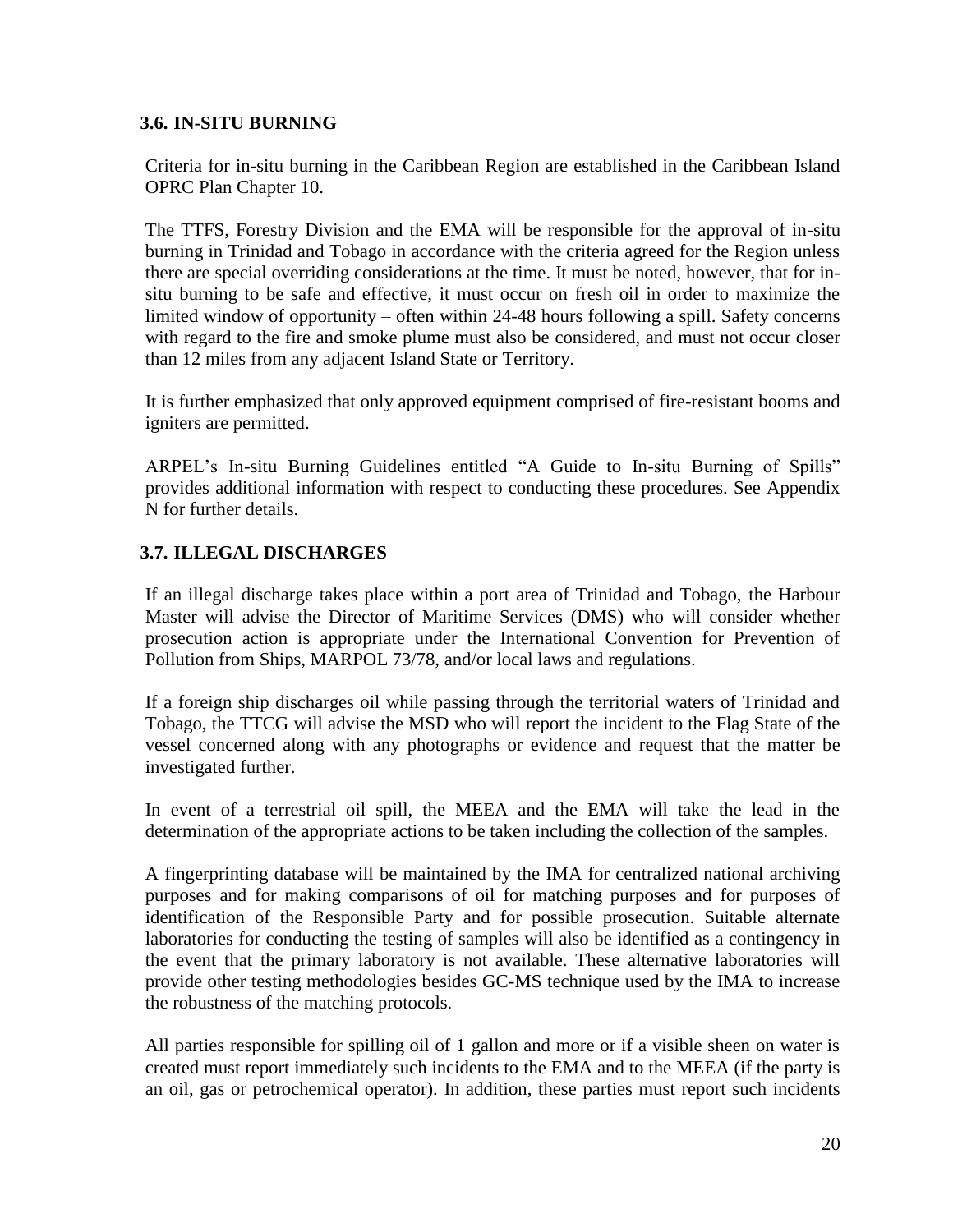on the Initial Notification Form in Appendix B and present monthly oil spill statistical data to these agencies as proscribed by the EMA and MEEA.

## **3.8 LEGAL DISCHARGES**

The possible need to discharge oil to save a ship and/or personnel is recognized in the International Convention for the Prevention of Pollution from Ships (MARPOL 73/78), a convention in force for 78 nations, including the United States. On the other hand, U.S. statutes impose penalties for oil discharges into the sea that the convention would permit. Thus, the Oil Pollution Act of 1990 (OPA 90) dictates a strict liability standard for damage from oil spills and establishes criminal sanctions for spillers. It also reaffirms states' rights to set their own rules concerning ship-source oil pollution.

The Legislation of Trinidad and Tobago, if it does speak to permitting emergency lightering into the environment should address this concern; and issue strict liability and penalties for such oil spill discharges as obtains in the United States on a per volume basis yet providing legal protection for the individual making or directing this discharge if lightering is the option of last resort.

The difficulty and subjective nature of decisions related to purposeful jettisoning of hydrocarbons demands standard, objective decision-making criteria. Such criteria could help expedite a process that inevitably involves multiple decision makers and special interests. The following criteria are provided as fundamental conditions that must exist before any oil is jettisoned:

- Time pressures demand immediate action.
- Deliberate discharge of the proposed amount of oil is likely to save the ship and the remaining cargo.
- All other salvage options, such as internal cargo transfer and lightering (bunkering), have been exhausted or considered and rejected.
- Failure to jettison is likely to lead to loss of the ship and release of the remaining cargo. The principal issue is likely to be whether the ship will break up in bad weather, so information is needed concerning tides, currents, and approaching storms.

The advisement to permit and report emergency lightering or jettisoning of oil rests in the domain of the **MSD** and **EMA**. Currently the legal discharge issue needs to be addressed.

## **3.9 INTERVENTION**

The MSD will monitor all actions by a damaged vessel or rig, will carefully assess any salvage agreement between the master of the Vessel and any Salvage Company, and will be prepared at all times to intervene under the proposed Shipping (Marine Pollution) Act (presently a Bill). The MSD can use this power to give direction when:

a) An accident has occurred either to or in a ship;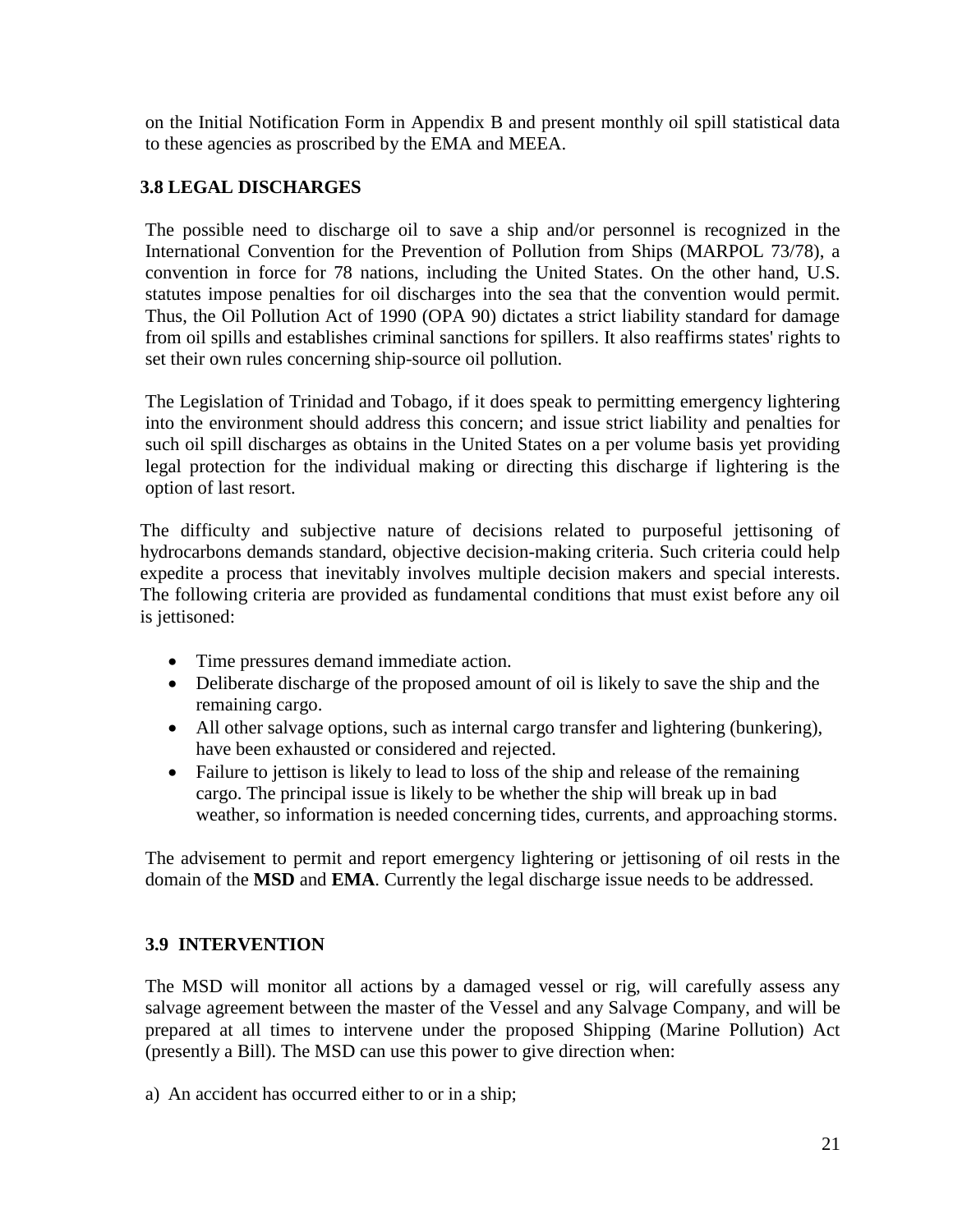b) In the opinion MSD, action is urgently required to prevent or reduce oil pollution or the risk of oil pollution on a large scale to Trinidad and Tobago or in the waters thereof. Directions in this respect will relate to either the ship or its cargo and should preferably be in writing. Once action is taken, the MSD can arrange for other persons or agencies to act on its behalf. Further details on Intervention are in the Caribbean Island OPRC Plan.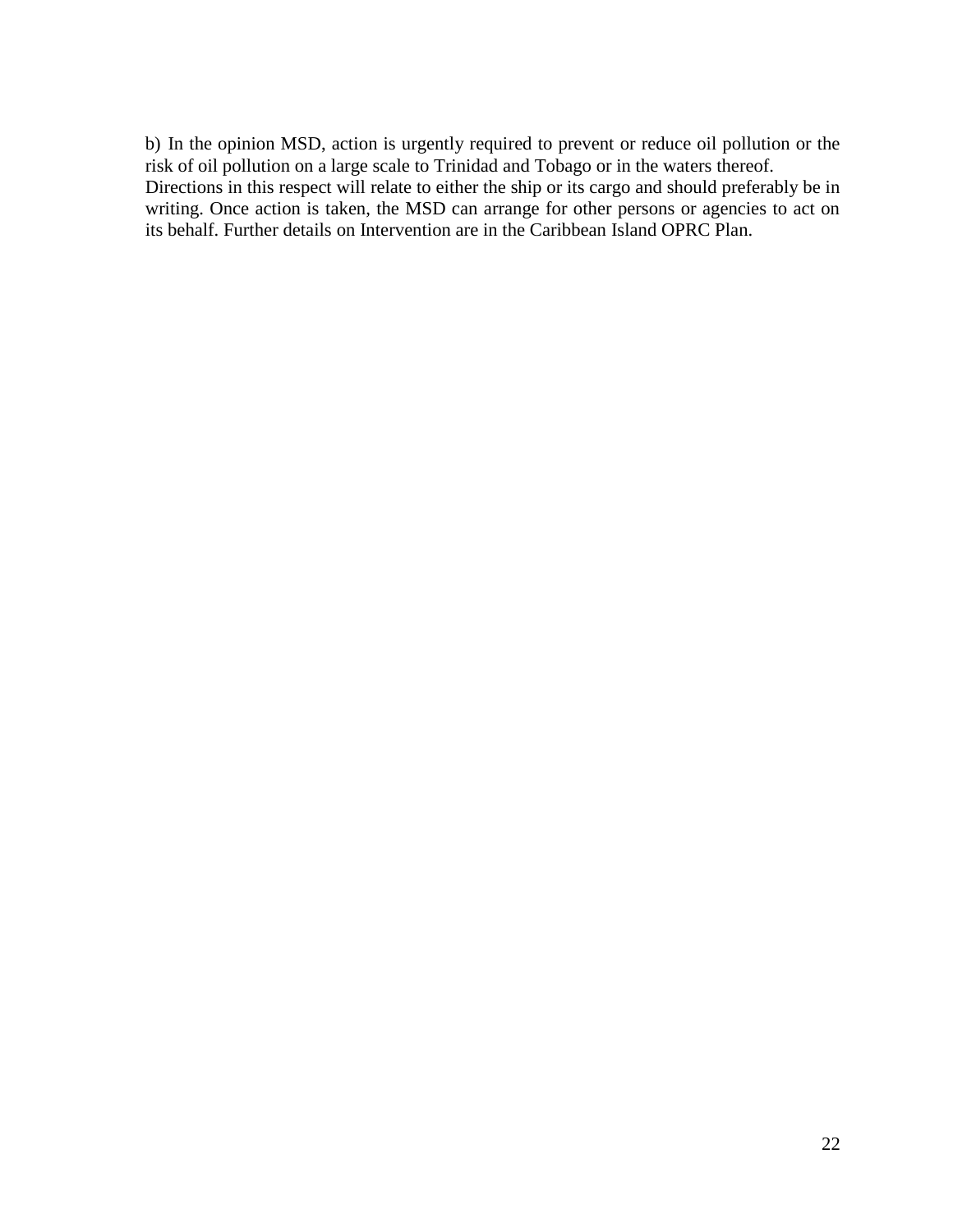#### **4. RESPONSE**

#### **4.1 HEALTH AND SAFETY**

Personnel health and safety are prime considerations during an incident response when safety issues can be more complex than those during regular industry duties. As an example, an oil spill recovery on a watercourse involves boat operations where personnel can potentially be exposed to toxic and flammable hazards.

The first imperative of an oil spill response must be spill prevention and measures must be instituted to mitigate the potential for a spill. If a spill incident occurs, safety of life is the highest priority and should never be compromised regardless of the environmental imperative.

A Site Safety and Health Plan shall be prepared and implemented for all responder work sites. Appropriate personal protective equipment (PPE) must be worn by all responders in accordance the potential risks as determined from a risk assessment.

All chemicals used shall be approved by the MEEA and handled in accordance with the instructions of their corresponding Material Data Safety Sheet (MSDS).

Night operations shall be avoided unless there is sufficient light to work safely.

Contingency plans shall state the health and safety precautions and any company specific procedures. This includes the need to identify information and procedures on:

- a) Toxicology
- b) Fire and explosion hazards / risk
- c) Operations safety guidelines
- d) Personal protective equipment
- e) Site security
- f) Personnel safety responsibilities

The OSH Agency shall provide direction with respect to the safety measures and use of suitable personal protective equipment for the different component tasks of a response operation.

More detailed information on safety can be sourced from the IPIECA Report Series, Volume 11 "Oil Spill Responder Safety Guide".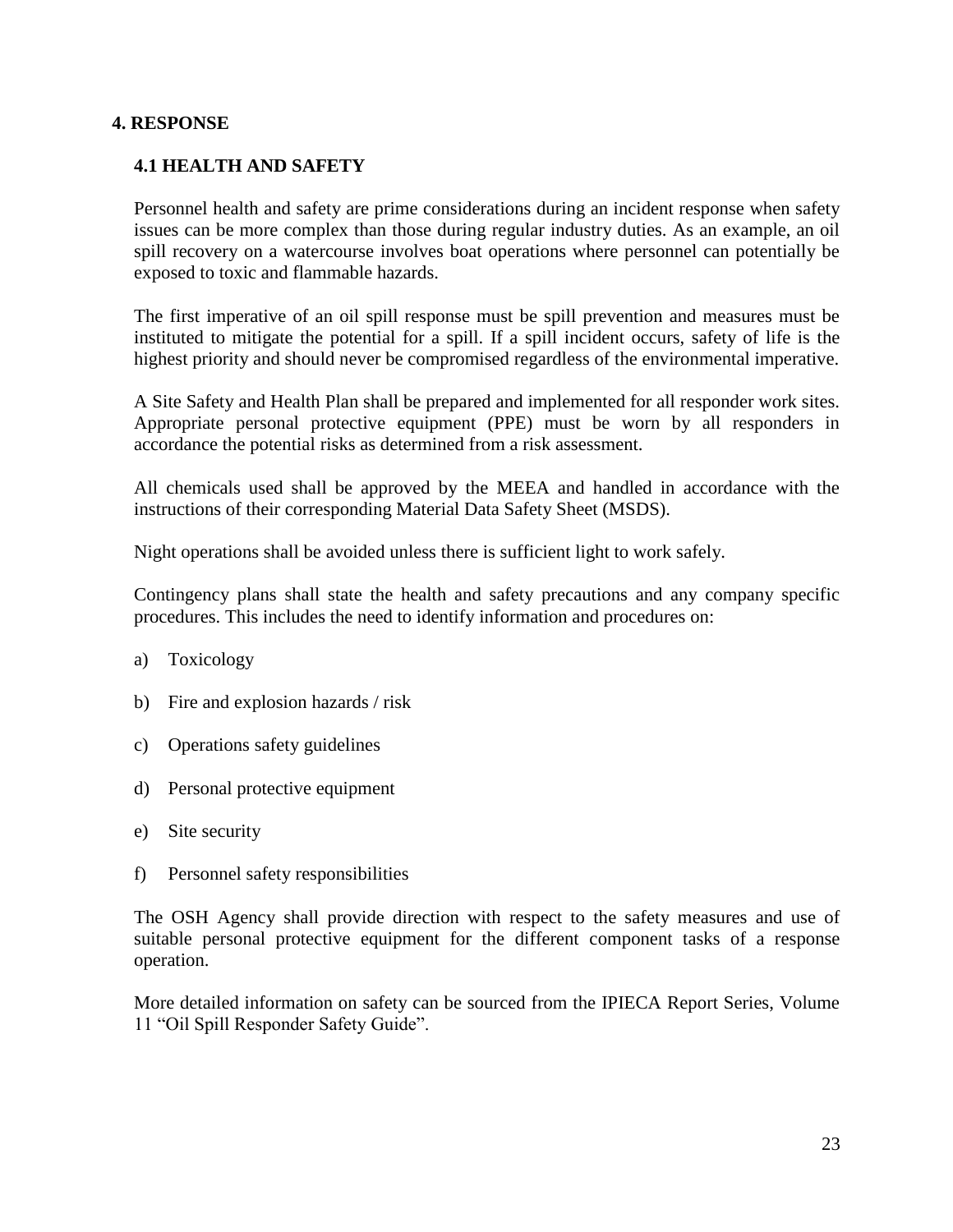## **4.2. ALERTING SYSTEMS**

Following notification (verbal and/or initial reporting), the Incident Commander from the MEEA will activate the Emergency Operations Centre and the personnel designated to staff the Centre positions should report for duty. Once the significance of the incident has been confirmed, the MEEA will activate the NOSCP. The Incident Commander who has overall responsibility for implementation of the Plan will also contact external agencies such as the CCA and others as appropriate through the appropriate member, or failing this, through the National Oil Company, PETROTRIN. The International Maritime Organization (IMO) Regional Consultants in Curacao will also be informed as necessary in accordance with the Caribbean Island OPRC Plan.

See Appendix B for the initial reporting form and instructions, Appendix C for the International Reporting Form, Appendix D for the Mechanisms in Place for Tiered Response and Roles and Assignments in ICS, Appendix E for the spill notification/alerting sequence, and ICS Form 203 for the filling out of personnel for ICS functions.

# **4.3. SPILL ASSESSMENT AND SURVEILLANCE**

Initial confirmation will be made by the TTCG using information gained by observation by aircraft, surface vessel, remote sensing and satellite and an assessment as to the threat to Trinidad and Tobago will be made by the TTCG who will report directly to the MEEA.

The MEEA and the IMA will arrange for surveillance of the oil slick and, by use of meteorological (provided by the Metrological Office), hydrographic data (from the IMA), or other means, predict its probable movement.

If the assessment shows that another state is likely to be threatened, the MOFA, TTCG and the MSD will inform that state through their counterpart agencies.

For routine surveillance, all pilots of aircraft and masters of ships and vessels must be instructed by the Civil Aviation Authority (CAA) and MSD respectively to report any sightings of oil in the sea for immediate onward transmission to the MEEA, EMA and the TTCG.

Instruction on aerial surveillance is included in the Caribbean Island OPRC Plan. Further information on Surveillance options and capabilities can be found in Appendix H.

## **4.4 SAMPLING AND FINGERPRINTING**

Sampling of oil for fingerprinting analysis (to determine the source of the oil spill) will be done by trained personnel in accordance with the sampling procedures established by the IMA called the ― Oil Spill Sampling Manual published in January 2004 or any revisions that supersede this document. Sampling will also be done to determine the area contaminated which may involve water, sediment and biological sampling. Laboratory analyses for samples collected will be provided by the Institute of Marine Affairs (IMA), CARIRI, UWI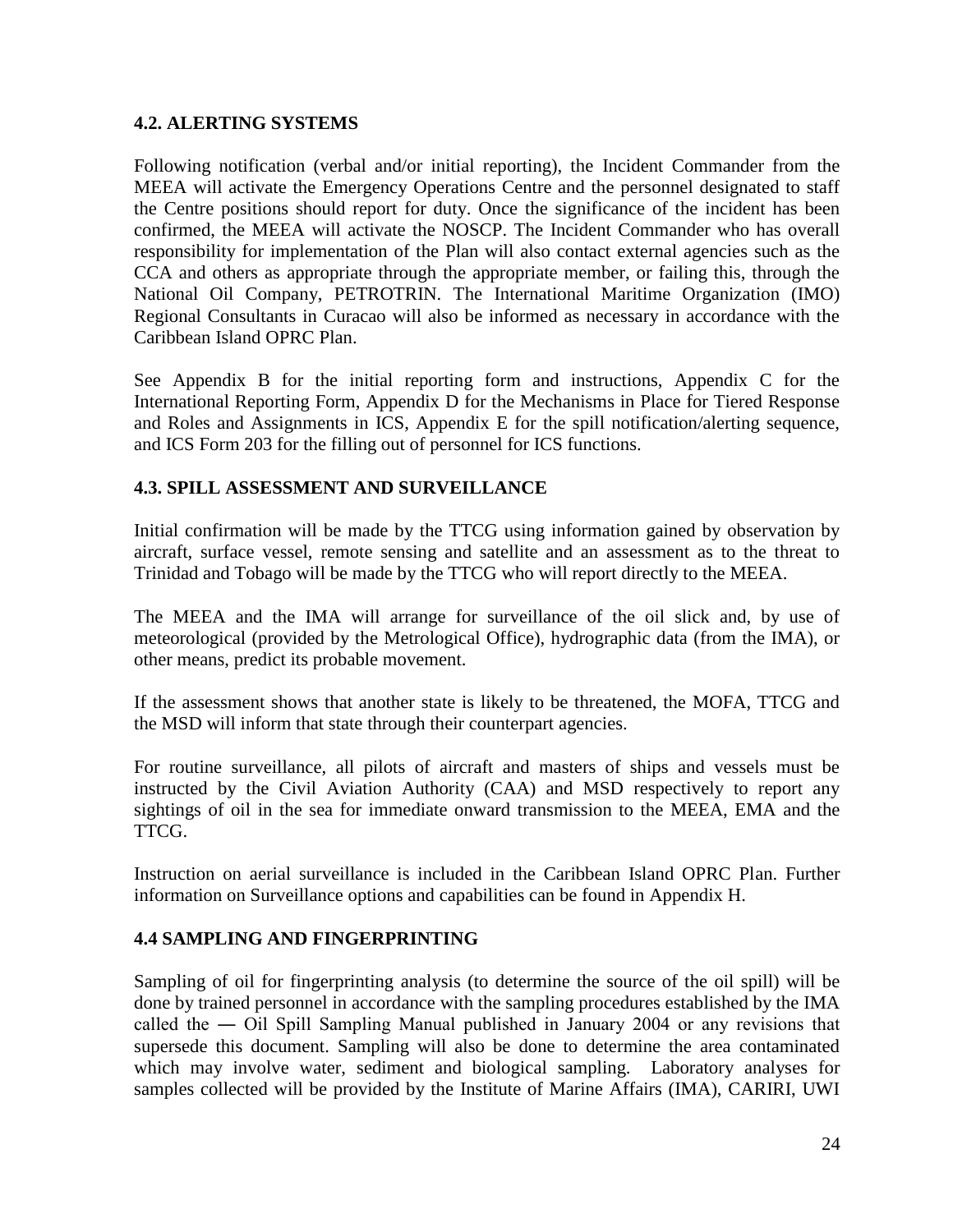St, Augustine Chemistry Dept and any other competent laboratory using standard or established procedures.

The IMA and CARIRI shall be the agencies to assist with the establishment a National Fingerprinting Database for Trinidad and Tobago based on liquid hydrocarbons from oil, gas and petrochemical operations and imported and exported crude oil, in the first instance.

The sampling procedure will also include the collection of sufficient samples so that one set can be provided to the responsible party.

The TTCG will assist in the collection of samples in conjunction with the MEEA and the EMA especially with respect to marine spills.

## **4.5. CLEANUP RESPONSE DECISION AND OPERATIONS**

The Incident Command Team (ICT) will meet under the Chairmanship of the MEEA when summoned. It will implement the National Plan and will also consider the following matters:

- a) Mobilize personnel, equipment and materials from internal and, if necessary, external resources.
- b) The desirability of engaging external expertise to advise on oil spill cleanup, and the related measures needed to deploy external resources into and within the territory;
- c) The possible prevention or reduction of outflow of oil at source;
- d) If marine or coastal resources are threatened, whether it is practicable to mount any at-sea response, with or without external aid, and whether sensitive shoreline areas need to be protected by the deployment of booms;
- e) If beaches have been, or are likely to be affected, determine cleanup priorities and direct resources accordingly;

To assist in making these decisions, Appendix O indicates ecologically sensitive zones as the priority areas for cleanup. Appendix I lists locally available resources. Appendix L gives spill response and cleanup strategies. Appendix J gives External Sources of Equipment and Advice.

## **4.6. CLEANUP AND DISPOSAL OF RECOVERED OIL**

Clean up and disposal will be dependent on a number of factors, for example, by the characteristics of the environment (e.g. sandy beach, rocky beach, estuary, mangrove, recreational facilities); by species; by accessibility; by type and volume of spilt material; by equipment available and by human resource availability. A Natural Resource Damage Assessment must be carried out by the EMA and supported by the IMA, MEEA, MFP,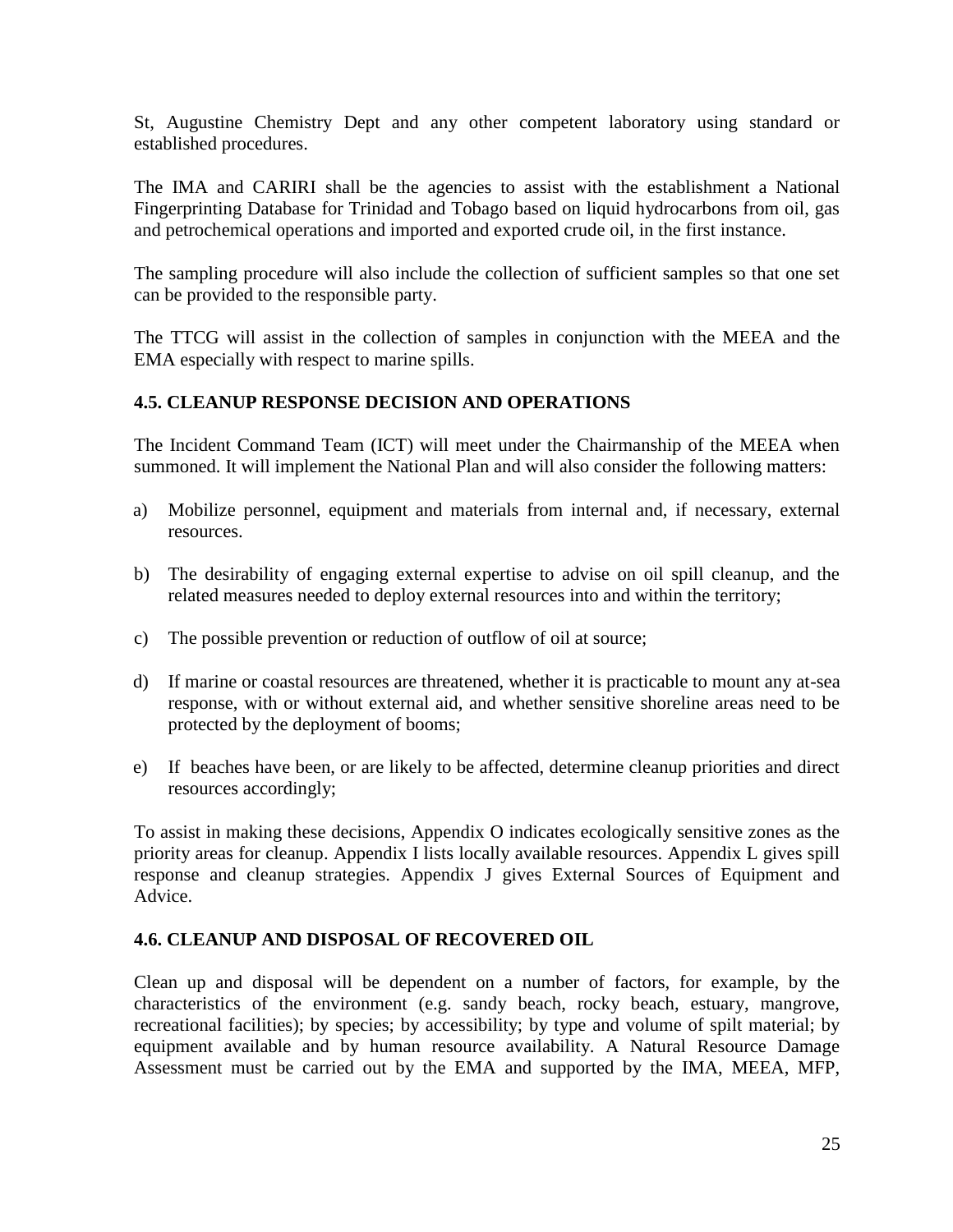WASA and the RP to determine the extent of the impact of the oil spill which will inform the best clean-up strategies and methodologies.

The philosophy that will be adopted for the handling of waste is waste hierarchy where the following obtains:



#### **Figure 5: Waste Management Hierarchy**

| <b>Waste Terminology</b> | <b>Definition</b>                                                 |
|--------------------------|-------------------------------------------------------------------|
| Restrain                 | Restrain or prevent the use of hazardous chemicals when can, this |
|                          | in turn will prevent harsh environmental effects.                 |
| Reduce                   | Reduce impacts on the Environment                                 |
| Reuse                    | Reuse waste generated in the same project                         |
| Recycle                  | Recycle wastes that are unused for another project.               |
| Restore                  | Restore the biodiversity of the affected area                     |
| Refuse                   | Safe disposal of waste to landfill                                |

**Table 7: Waste Hierarchy Terminology Explained**

As indicated by Figure 5, restraint from producing waste is the most desirable option while Refuse (disposal) is the least desirable option. Oil and water mixtures have the option of treatment by re-processing, separation and emulsion breaking or a combination of treatment methods. Oil mixed with sediment has the option of treatment by re-processing, stabilization, bioremediation, sediment washing, landfill (for the sediment) and thermal treatment. Oil and organic debris have the option of treatment by stabilization, bioremediation, and thermal treatment. Oil contaminated PPE/equipment have the option of treatment by landfill or thermal treatment. The EMA and the MEEA will be the ultimate authorities in determination of the fate of all waste. See Appendix T for standards for bioremediation, effluent discharge and waste reuse and recovery.

The cleanup will be conducted by workers mobilized by the Tier 2 OSROs/RP/TTCG. Appeals may be made for volunteer groups to assist from qualified and recognized NGO's. Tarred sand will be removed with appropriate equipment coordinated by the Tier 2 Base and safely transported to a designated disposal or remediation site. Non-oil stained debris can be managed by SWMCOL. Oil contaminated soil or sand can be placed in temporary storage cells at on-site locations as designated by the Planning Section Chief and then transported safety to an EMA-approved bioremediation site for in-situ remediation or incineration. The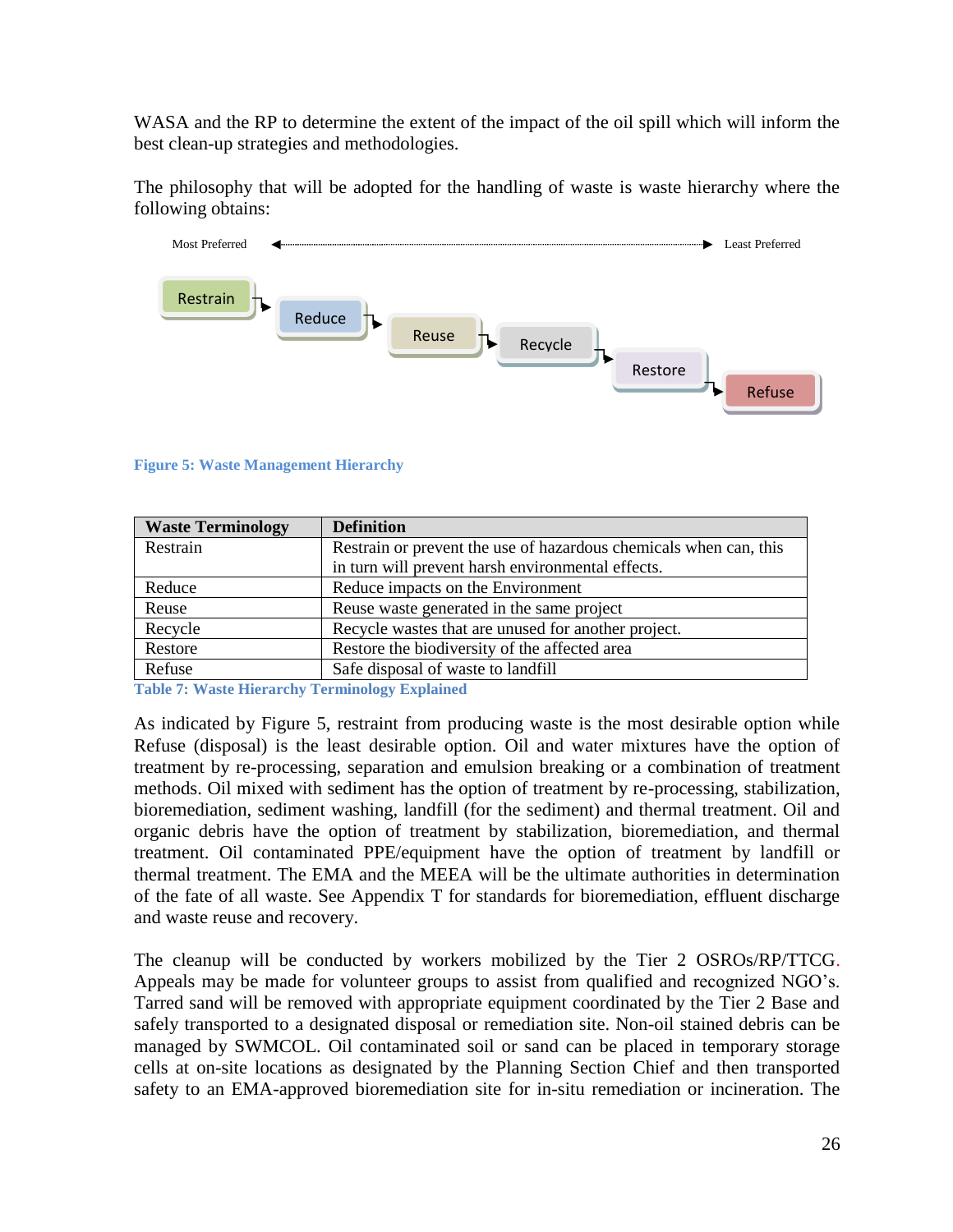standards for effluent discharge and soil remediation is provided in Appendix Q. Any liquid oil recovered will have to be placed in containers, treated by a competent contractor and then forwarded to a waste oil collection system for recovery through a refining process or other similar system e.g. Petrotrin's refinery. A separate detailed document called "Waste Management Plan for Oil Spills in Trinidad and Tobago" will be the guidelines used for Waste Management for National Oil Spills.

## **4.7. HANDLING OF EXTERNAL RESOURCES**

The handling of external reinforcements of personnel and equipment may impose considerable strain on Trinidad and Tobago's internal arrangements. The following salient points deserve mention here:

- a) Aircraft likely to be deployed are a side-loading Jet Cargo Aircraft which may be an extended DC-8 or a Boeing 767-200F for transport.
- b) Aircraft usage of airports at Piarco and Crown Point will certainly be required for landing and unloading of certain aircraft and, for fuelling of all aircraft;
- c) Availability and deployment of marine crafts;
- d) Seaport docking and cargo handling facilities and, where necessary, water transport;
- e) Immigration, Health and Customs arrangements are required to be in place for bringing into the country emergency equipment and personnel rapidly.

# **4.8. TECHNICAL ADVICE AND RESOURCES FROM OUTSIDE OF THE COUNTRY**

In the event of a spill being determined to be beyond the resources of the Region and recognizing the need for speedy deployment of reinforcements, the following reporting procedures have been established:

- a) Report details direct to MEEA and TTCG
- b) MEEA and/or TTCG will then
	- (i) Contact the relevant operator to engage the services of their Tier 3 equipment provider (e.g. CCA) to provide the necessary equipment. In the event that the spill cannot be assigned to a responsible party, the national oil company, Petrotrin will be required to contact their Tier 3 provider to assist, under their direction, at the expense of the MEEA, with the necessary equipment and technical advice.
	- (ii) Depending on that advice, approach with a request for third party access to cleanup facilities, trained personnel and air deployment using dedicated aircraft.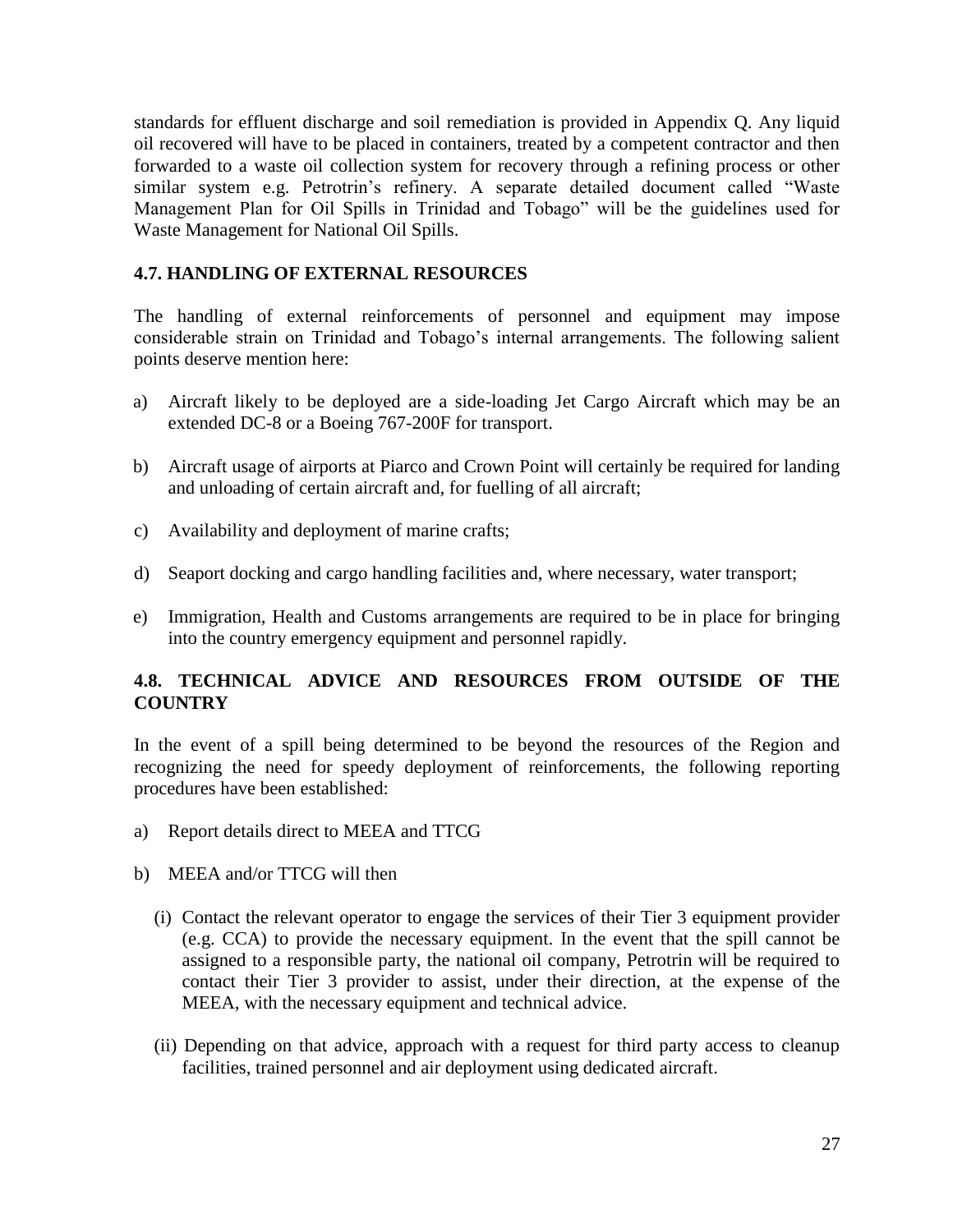(iii) If the oil spill is from a damaged tanker all 'reasonable' costs incurred in the cleanup will be reimbursed by the Civil Liability Convention (CLC) and the International Oil Pollution Compensation Fund.

Appendix A has a list of international service providers who may be useful in the event of a spill or prior to a spill.

# **4.9. PUBLIC RELATIONS**

Effective public relations are an integral part of any oil spill cleanup operation. In the event of spillage, the National Controller in collaboration with the MEEA, EMA, TTCG, ODPM and the RP will make coordinated arrangements for an experienced public relations officer to disseminate pertinent information to the public and the media to ensure that those who need to know have a full and timely appreciation of the incident and of the actions taken and progress made during the response.

Appendix G addresses the mechanism provided for addressing this important issue.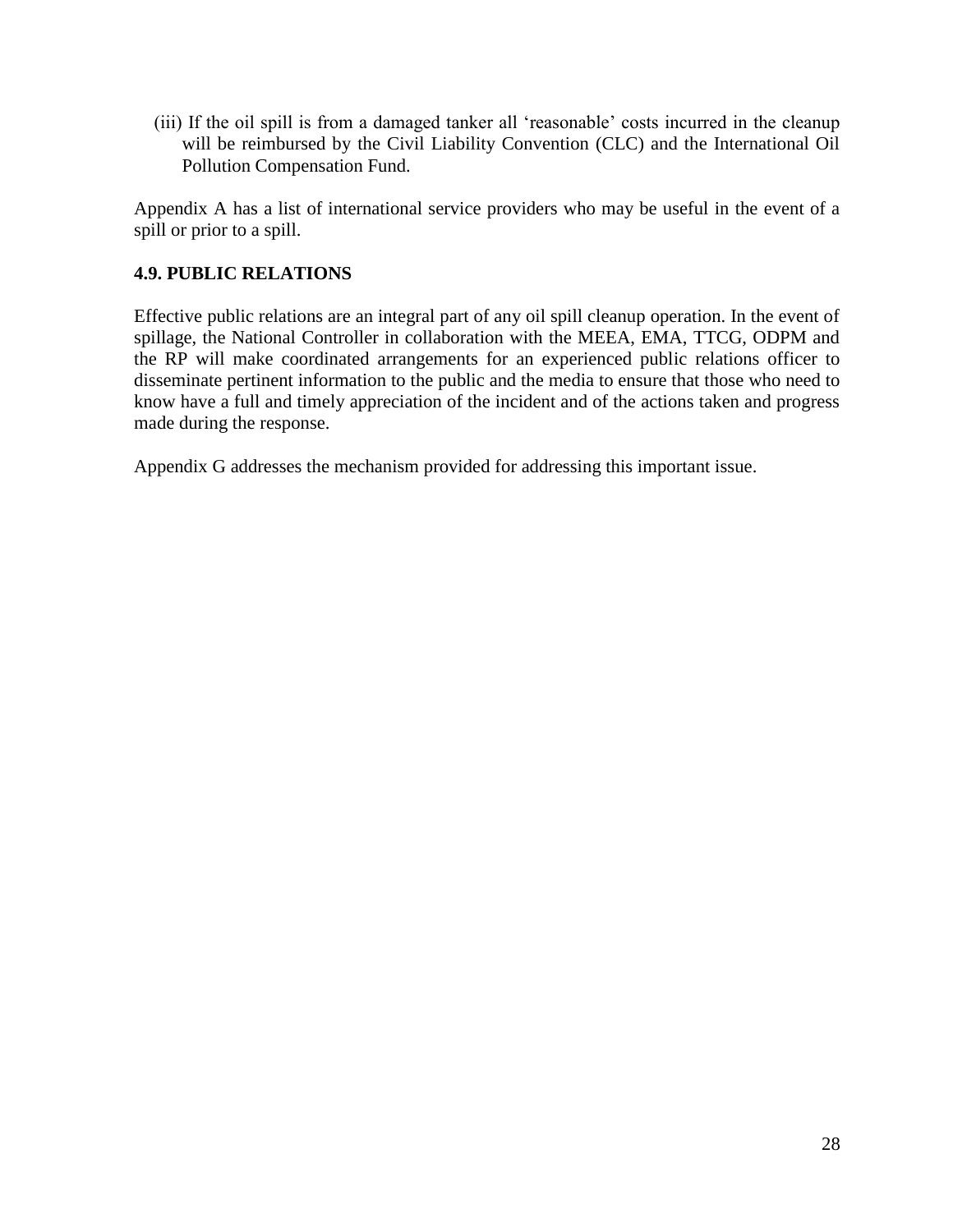## **5. RECOVERY**

#### **5.1. RESTORATION AND REHABILITATION**

Once cleanup operations are completed, it may be necessary to restore affected areas. The degree of restoration will be determined by the MEEA and the EMA using the appropriate local or internationally accepted standards for remediation. In the event the spill is from a vessel, the International Tanker Owners Pollution Federation (ITOPF), the P&I Club of the spilling vessel and the IOPC Fund must be engaged at an early stage to ensure that restoration plans are in keeping with the IOPC Fund Guidelines.

Consideration will be given, as necessary, to replacing contaminated beach sand, replanting mangrove, marsh and sea grass beds, and restocking aqua-cultural projects.

In areas identified as having high environmental sensitivity, consideration will be given to establishing a monitoring program to determine the long-term effects on flora and fauna.

Concerning oiled wildlife rehabilitation, recovery and interment, the following system will be followed:

- Oiled wildlife shall be designated for rehabilitation by the Wildlife Section of the Forestry Division
- All oiled wildlife designated for rehabilitation shall be sent for treatment to a registered rehabilitation centre. The only registered centre in Trinidad and Tobago is the Wildlife Orphanage and Rehabilitation Centre (WORC). See Appendix A for their contact details.

Oiled wildlife rehabilitation will be coordinated by an established and recognized registered NGO, e.g. Wildlife Orphanage and Rehabilitation Centre (WORC), the Zoological Society of Trinidad and Tobago and the Reptile Conservation Centre of Trinidad and Tobago (see Service Contact List in Appendix A).

An operation will be terminated by the NC when it becomes ineffective or when the desired level of cleanup has been achieved based on established clean-up standards.

The Incident Commander will therefore:

- Liaise with all interested parties regarding the conduct of the operation and the level of cleanliness appropriate to each location.
- Stand down equipment and order its removal to an appropriate location for cleaning and maintenance.
- Ensure that temporary storage sites are restored and other work areas are tidied up. On completion of the foregoing, through utilisation of the relevant Section Chief, he will: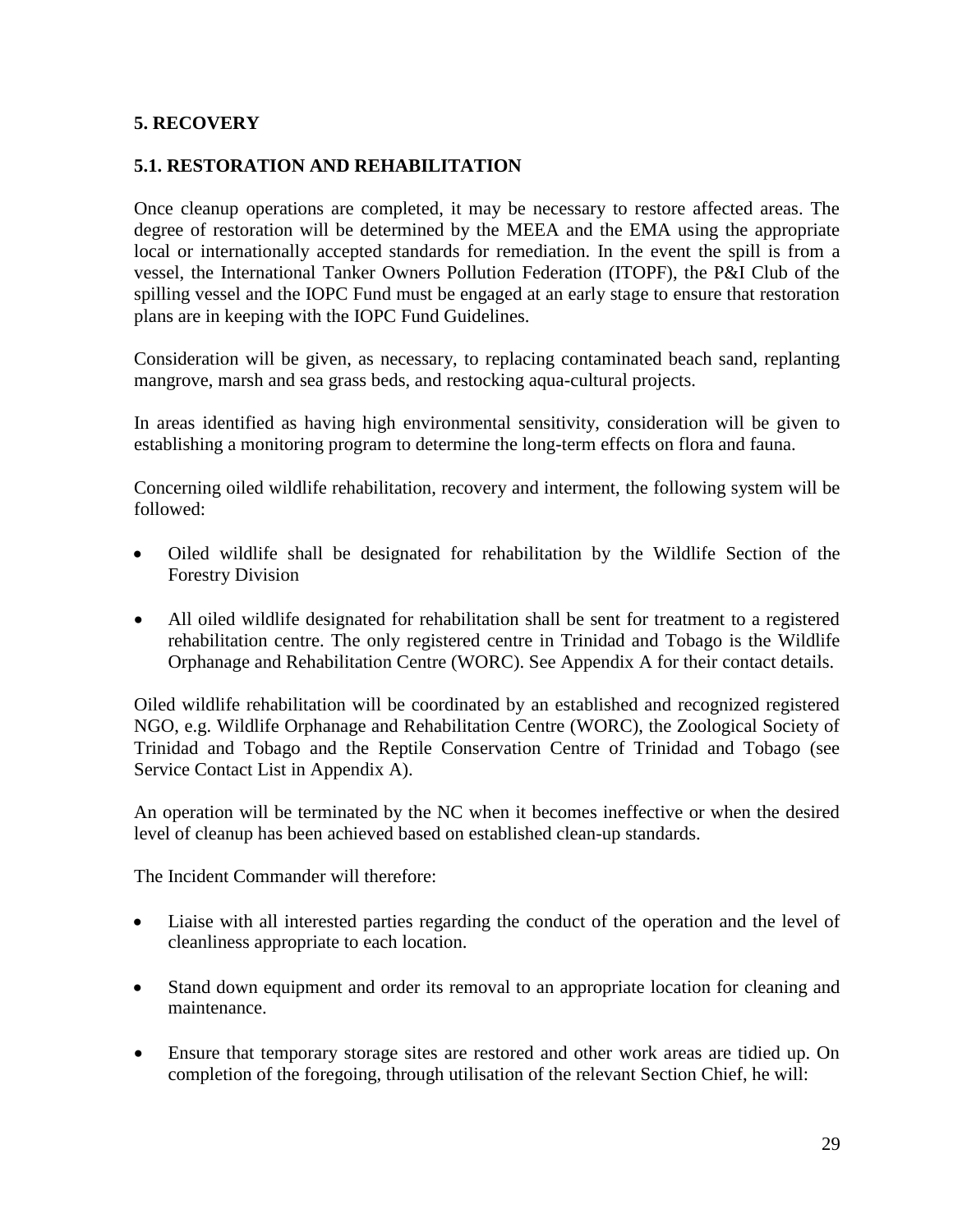- Ensure all relevant documentation is completed.
- Prepare final information bulletin.
- Ensure that consumed materials are reordered and that damaged equipment is repaired or replaced.
- Consolidate costs; regularize accounting procedures; prepare financial report.
- Prepare a formal detailed report (to include time and date of termination).
- Address claims for cleanup costs and pollution damage.

## **5.2. SALVAGE**

Following some serious incidents, part of the decommissioning process may involve the removal of damaged facilities e.g. rigs or vessels which will be under the supervision of the MSD and TTCG. The facility-owner will be required to engage salvors to deal with the casualty.

The initial salvage options may include firefighting, counter-flooding, internal transfers, other actions to stabilise the facility or vessel, and perhaps emergency towing to bring the casualty to calmer waters or a safe haven for marine incidents.

Further detail regarding Salvage is provided in Appendix S.

# **5.3. SPECIAL DEEPWATER REQUIREMENTS**

As a result of past sub-sea spill events from oil and gas wells, and the challenges associated with responding to such spills, a special section, Appendix U, was developed to attempt to address concerns associated with such a response.

It is recognised that when the oil reaches the surface when there is a sub-sea spill, surface response strategies will obtain. Some of the areas of concern that must be addressed in terms of a response for deepwater fall within these categories:

- ROV Requirements
- Sub-sea Dispersant Application and Chemical Management
- Vessel Response Requirements
- Additional Rig Requirement and Response Time Requirements
- Disposal Options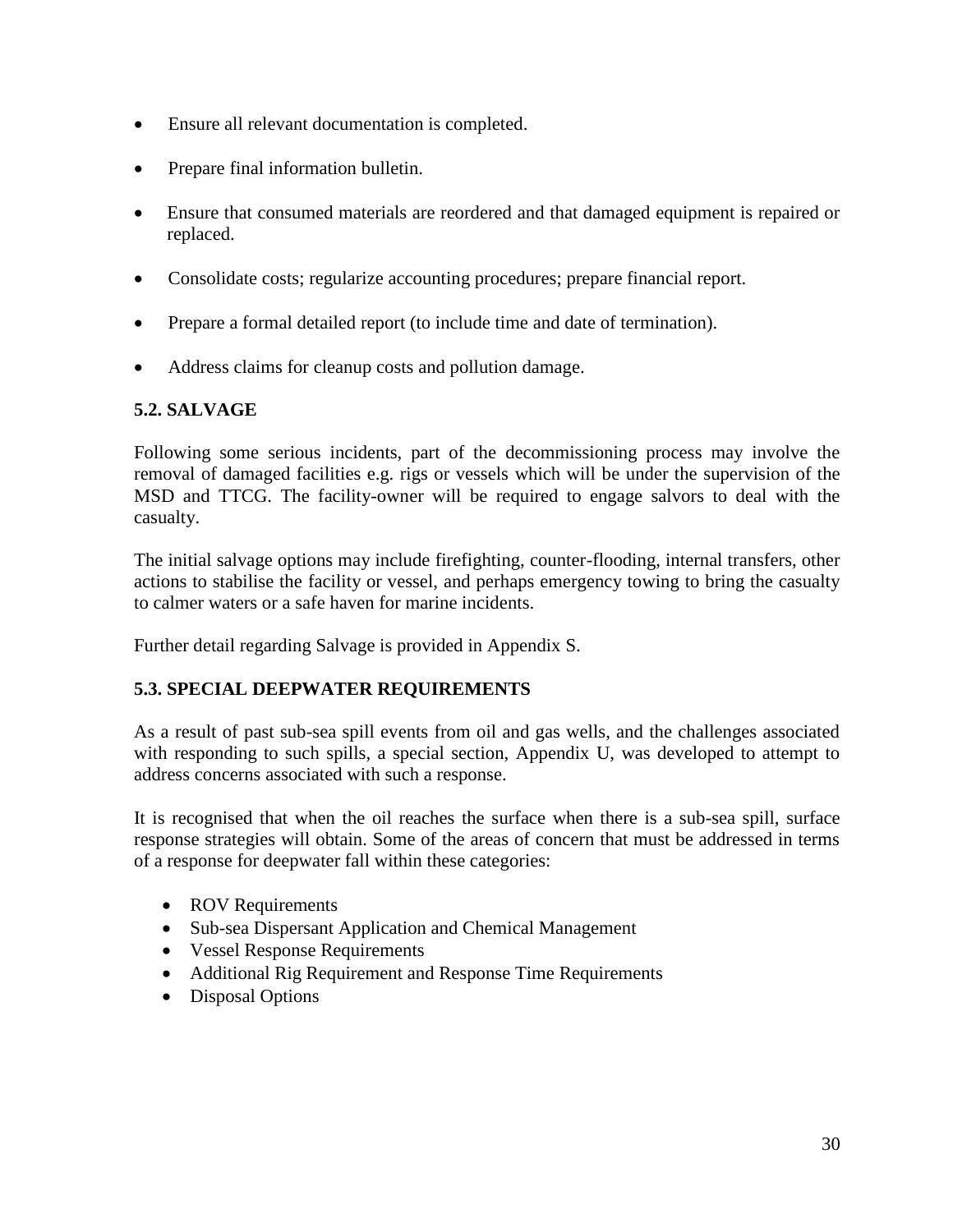# **6. REPORTING, COMMUNICATION, LEGAL AND FINANCE**

## **6.1. REPORTING SYSTEMS**

Upon notification of a marine oil spill, the TTCG, which is usually the initial contact point, shall immediately notify the Lead Agency (MEEA), who will in turn alert relevant support agencies. The initial notification form is found in Appendix B. The format for the subsequent more detailed follow-up report - CARIBPOLREP- is contained in the Caribbean OPRC Plan (See Appendix C).

For a land oil spill the initial contact points shall be the MEEA and the EMA.

Reporting of all oil spills, whether the responsible party or not, is a mandatory requirement under international conventions (see below) with similar requirements also reflected or to be reflected in national regulations. It is a requirement under this Plan.

## **6.2. VESSEL REPORTING**

#### **Ship Masters**

Masters or other persons in charge of vessels shall report, without delay, any sightings of oil on the surface of the water to the nearest coastal Island State or Territory as required by Article 4, Oil Pollution Reporting Procedures, Section (10) (a) of the International Convention on Oil Pollution Preparedness Response and Co-operation, 1990 (OPRC).

## **Ship Owner**

Most ships masters are obliged by an applicable regulation (under the law of an Island State or Territory, derived from international conventions to which the government is Party) to notify the nearest State or Territory of a marine pollution emergency that has arisen. In the case of Trinidad and Tobago, the report shall be made to the Director, MSD. Normally this obligation will fall upon the master of the ship, but if the ship has been abandoned, or if the master's report is incomplete, then the obligation on the ship owner to make a report may arise. The obligation to report, which parties to MARPOL 73/78 undertake to implement in their internal law for ships registered in their territory, is contained in Protocol I of that Convention.

## **6.3. NOTIFICATION OF THE FLAG STATE**

Under article 5(3) of MARPOL 73/78, the flag State is entitled to receive notification if any other State party denies the ship entry to its ports or offshore terminals or takes any action against the ship for the reason that it does not comply with MARPOL 73/78.

Under article 6 of MARPOL 73/78, the flag State must cooperate with other Parties in the detection of violations and the enforcement of the provisions of the Convention; if presented with evidence of a violation, the flag State must investigate the matter and, if satisfied that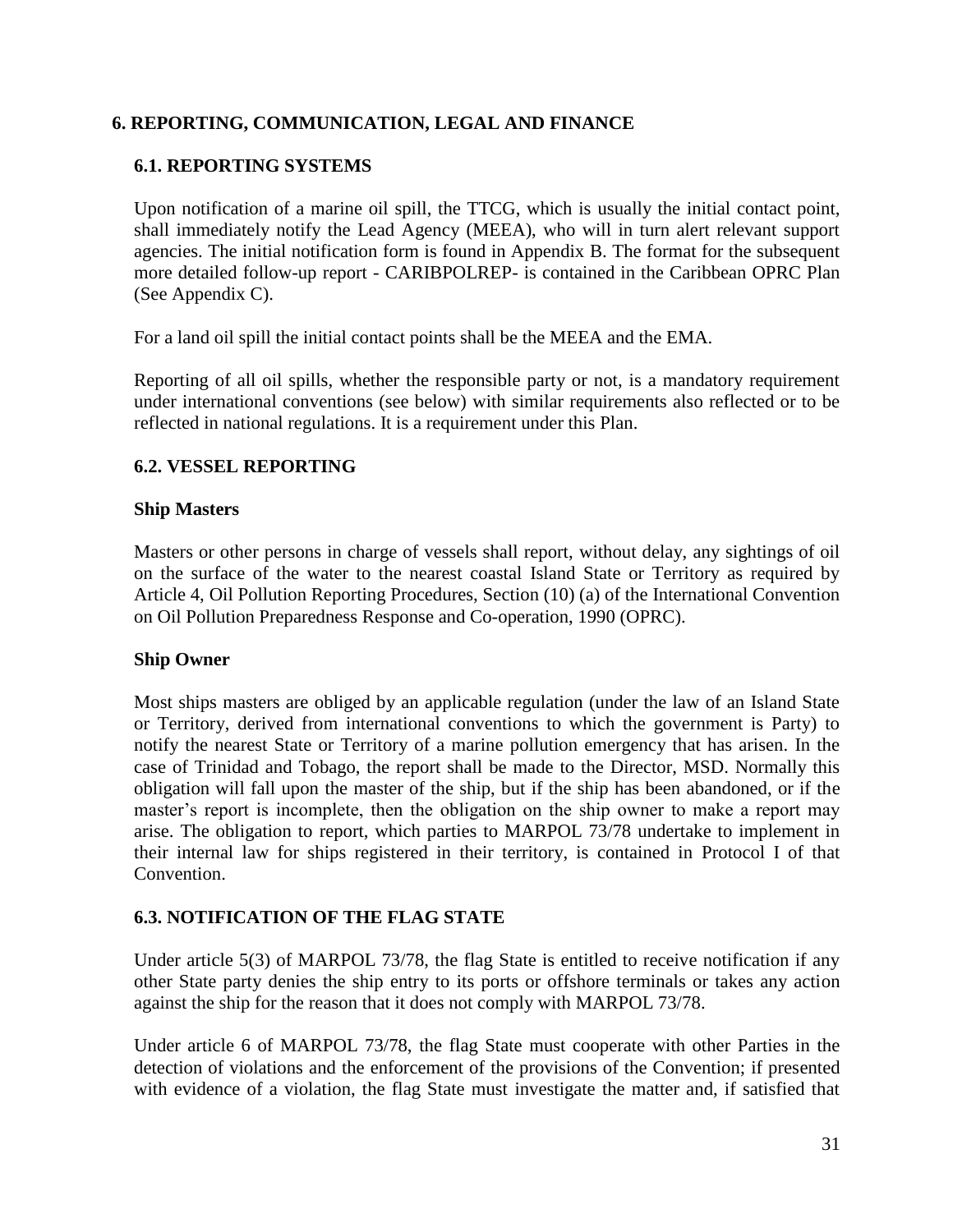there is sufficient available evidence for proceedings to be brought for a violation, it must instigate such proceedings.

## **6.4. COMMUNICATIONS**

In the event of an oil spill, the MEEA will be the primary Co-ordination Centre. All information from the site of the spill and impacted areas will be fed into the communication system by ship-to-shore/shore-to-ship VHF or satellite phone or other available means. If the spill reaches the coastline, a field site would be set up to feed information into the Control Centre. Each Strike Team will be responsible for coordinating information to be fed into the Centre. Appendix H provides more information on the communications arrangements.

#### **6.5. COMPENSATION**

The 1992 Protocol of the International Convention and Civil Liability for Oil Pollution damage (the "CLC") once enforced makes the owner of a ship carrying cargo of persistent oil in bulk strictly liable for any pollution damage in the area of Trinidad and Tobago including the territorial waters, seabed, shores, beaches and ecology thereof.

The liability extends to post-spillage prevention and cleanup costs. Trinidad and Tobago does not have to prove that the ship was in any way at fault in causing the pollution.

In cases where the costs of cleanup exceed the limited liability of the owner of the ship, Trinidad and Tobago may make a claim to the International Oil Pollution Compensation Fund in accordance with the 1992 Protocol of the Convention on the Establishment of an International Fund for Compensation for Oil Pollution Damage.

It should be noted that none of these compensation schemes applies to legal discharges. However, applicable local legislation will be required to be in place to address legal discharges.

Further details on cost recovery schemes are presented in Chapter 8 of the Caribbean Plan. See Appendix R for more details on the compensation regimes.

The compensation scheme for terrestrial oil spills and for marine spills outside of the CLC and Fund Conventions will be adopted for Trinidad and Tobago as outlined in a separate document.

#### **6.6. RECORD KEEPING AND PREPARATION OF CLAIMS**

In order that financial claims may be processed with minimum delay, it is essential that accurate records are maintained for each cleanup location and include details of all actions taken; the reason for such action; personnel and equipment deployed; and consumable materials used. All meetings must be documented and receipts of purchases preserved for future reference and for preparation of claims. The ICT will have overall responsibility for